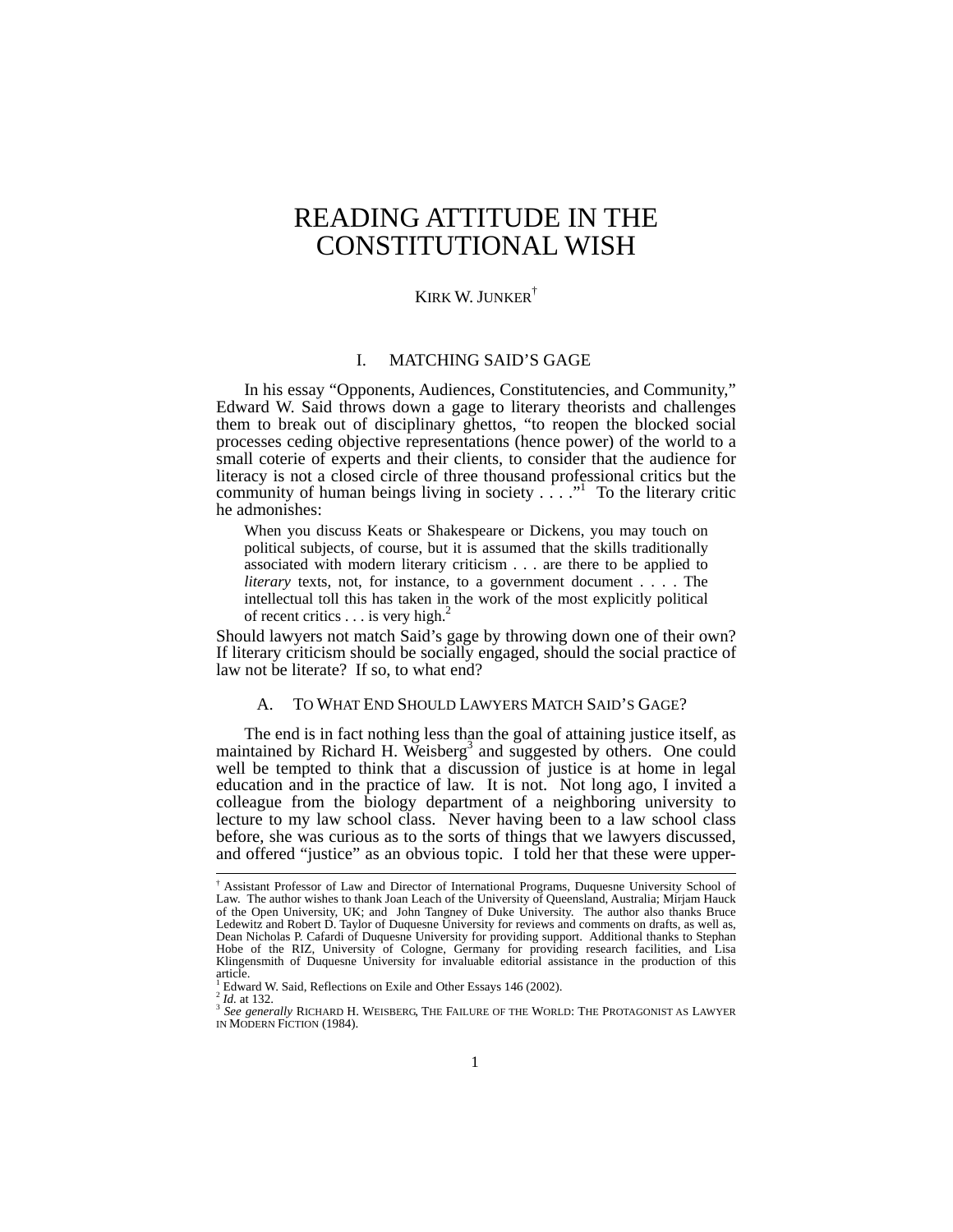level law students and they had long since stopped uttering the word. She did not believe me. Near the end of my comments regarding her lecture to my class, I raised a question as to the motivation of the legislature to have constructed a statute a certain way. I received answers about balancing interests, procedural advantage, and judicial efficiency. Finally, I said "what about justice?" An audible chuckle arose from a substantial minority in the class. I looked at my guest—her mouth and eyes were opened wide in horror.

Using literary criticism, how might one arrive at justice? First, as to "literary": The literary reading of a legal text, aided by those who study the art and practice of reading literature, should not simply be a power exercise of one's will, but should be a reading that is fair to the text.<sup>4</sup> And as to "criticism," one might begin by pondering Bruno Latour's recent query: "Why has critique run out of steam?"<sup>5</sup> Latour's notion of "criticism" may be construed more broadly than literary criticism, but in both instances, the answer is at least in part due to the fact that our critical tools have failed to change with the times. "Is it really asking too much from our collective intellectual life to devise, at least once a century, some *new* critical tools? To the fact position, to the fairy position, why not add a *fair* position?"6 Latour maintains that the explanations propounded by the criticism currently on offer only tire him when, among other things, he is studying a piece of law.<sup>7</sup>

Justice may just be that renewed tool of critique that literature can reinstall in the law. Yet we speak of applying literary criticism to law or social sciences as though it were an extraordinary application. So for example, a recent book review was entitled "Book Explicates Economics Using Wisdom of Great Literature."<sup>8</sup> Unfortunately, with this title the reviewers meant only that the book under review effected its own wisdom by using well-known authors' works as examples of principles of economics in daily and real situations.<sup>9</sup> Admittedly, there is merit in making "the dismal science" appealing through the quality of these authors' writing, but such a tour fails to treat *belles lettres* themselves as reflective lessons for social sciences like economics and law.

One of these lessons would be that reading itself is a deceptively dialectic and formative process. Persons already literate need no more to be taught to read than living people need to be taught to breathe—or so we might think. When we breathe, we do so without being conscious of the fact that we are, and without being conscious of how we do so. We can

 <sup>4</sup> *See generally* Richard Weisberg, *On the Use and Abuse of Nietzsche for Modern Constitutional Theory, in* INTERPRETING LAW AND LITERATURE: A HERMENEUTIC READER 181 (Sanford Levinson & Steven Mailloux eds., 1988).

<sup>5</sup> *See generally* Bruno Latour, *Why Has Critique Run Out of Steam? From Matters of Fact to Matters of Concern*, 30 CRITICAL INQUIRY No. 2, Winter 2004, at 225, *reprinted in* Bruno Latour, *The Last Critique*, HARPER'S MAGAZINE, Apr. 2004, at 15. <sup>6</sup> *Id.* at 20.

<sup>&</sup>lt;sup>8</sup> Carnegie Library's Business Librarians, *Book Explicates Economics Using Wisdom of Great Literature*, PITTSBURGH POST-GAZETTE, Feb. 1, 2004, at B2 (book review). <sup>9</sup> *See id.*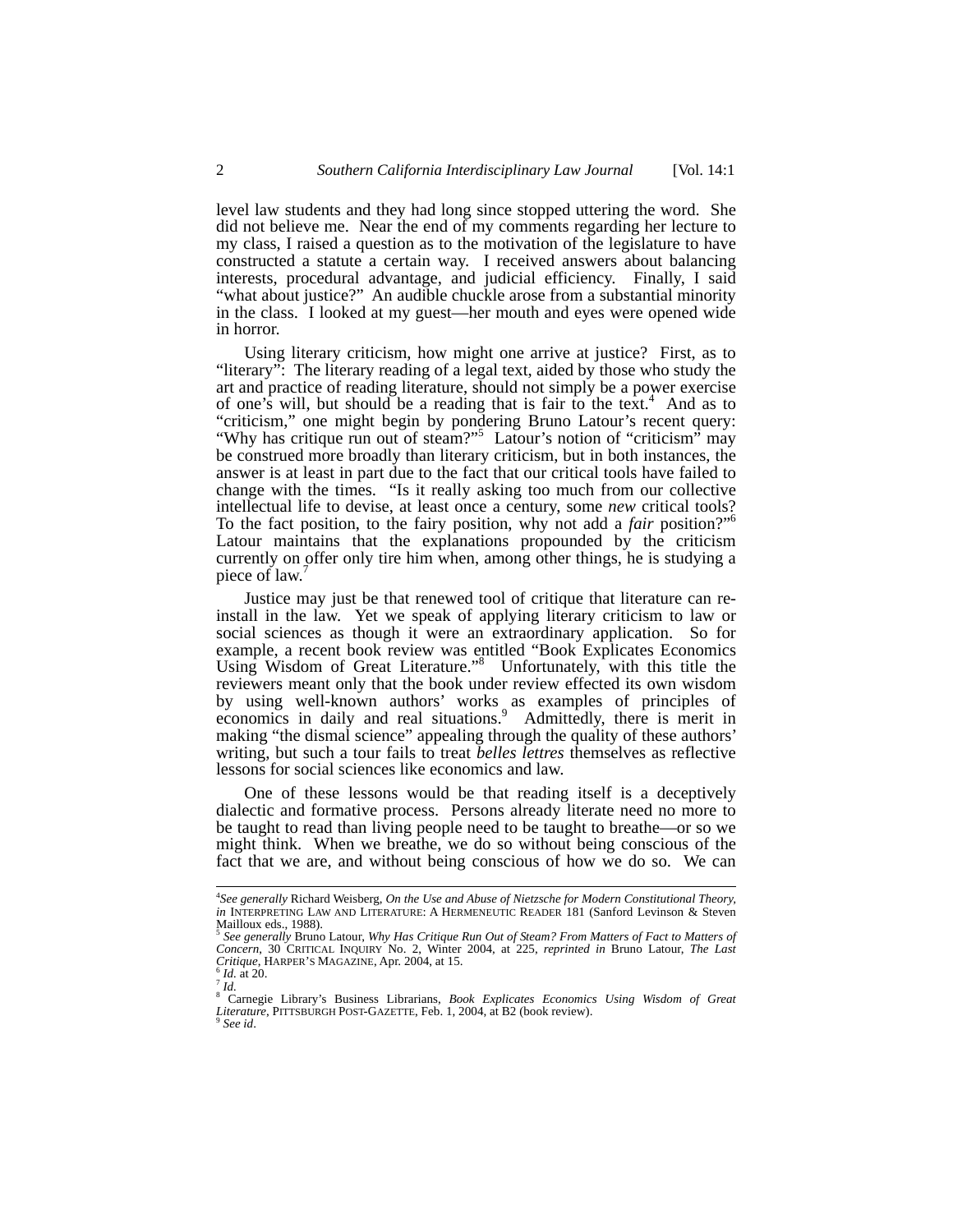even do it in our sleep. Persons in special situations—such as athletes training for competition, women giving birth, or persons with lung illnesses—all become conscious of breathing. They re-think it, study it, and teach it. Are there analogous, special situations in reading? When we read newspapers, e-mail, or the reams of print that still pass through the mail box each day, we are rarely, if ever, conscious of how we read or even of the fact that we are reading. Those prosaic exercises, coupled with trade books and magazines, may well be our most numerous exercises in reading. Reading novels, short stories, or poetry would seem to be different, however, as would even other prosaic exercises such as legal reading. And if reading a legal document is a special situation when we do become conscious of our reading practices—one that perhaps includes not only how we read, but how we learned to read—then within reading the law in general and reading a constitution in particular there is an acute reading attack.<sup>10</sup>

It is admittedly difficult for one to map his or her own path of having learned to read. The fact that we read at all shows that we did in fact learn some skill called reading, but how that happened remains foggy to us unless we happen to have excellent memories and we have studied the acquisition of reading scientifically. Even then, it is difficult. While teaching a course called "Reading the News" to undergraduate students, I would require each student to report on how he or she had acquired the ability to read. Everyone could report *what* he or she had read as a child, and in a rather repetitive order,<sup>11</sup> but when it came to explaining *how*—that is, the process of change from pre-literate to literate—they were at a loss, as I suppose most of us would be. Nevertheless, "reading and writing are not inevitable, not 'natural.' What people learn when they 'learn to read' depends on their culture's ways of teaching and valuing reading."<sup>12</sup> If one asks a student of the natural sciences, business, or journalism the question of why one reads, that student, in my experience, is likely first to answer "to get information." After some cajoling, students then will acknowledge reading for pleasure, then after some discussion will separate reading for instruction from reading for information. But none come up with an answer like "to formulate a worldview."

#### B. "LITERATURE IS EQUIPMENT FOR LIVING"

It seems to remain unconscious, even while reading is under examination, that how we read and what we select to read result in our creative and intellectual formulation, as well as making us part of whatever

<sup>&</sup>lt;sup>10</sup> Relying heavily upon the work of Jürgen Habermas, Alfred Phillips provides a compelling account of how legal language in general merits analysis distinct from other language, without specifically discussing at length the act of reading. *See generally* ALFRED PHILLIPS, LAWYERS' LANGUAGE: HOW

AND WHY LEGAL LANGUAGE IS DIFFERENT (2003).<br><sup>11</sup> Over a three-year study, the vast majority of these Irish students reported having begun with the "Ann and Barry" book series, followed by books by Roald Dahl and then by En majorities, girls reported having gone on to read the "Sweet Valley High" series of books, and boys reported having gone on to read comic books.

<sup>12</sup> DAVID BARTHOLOMAE & ANTHONY PETROSKY, WAYS OF READING: AN ANTHOLOGY FOR WRITERS 23 (4th ed. 1996).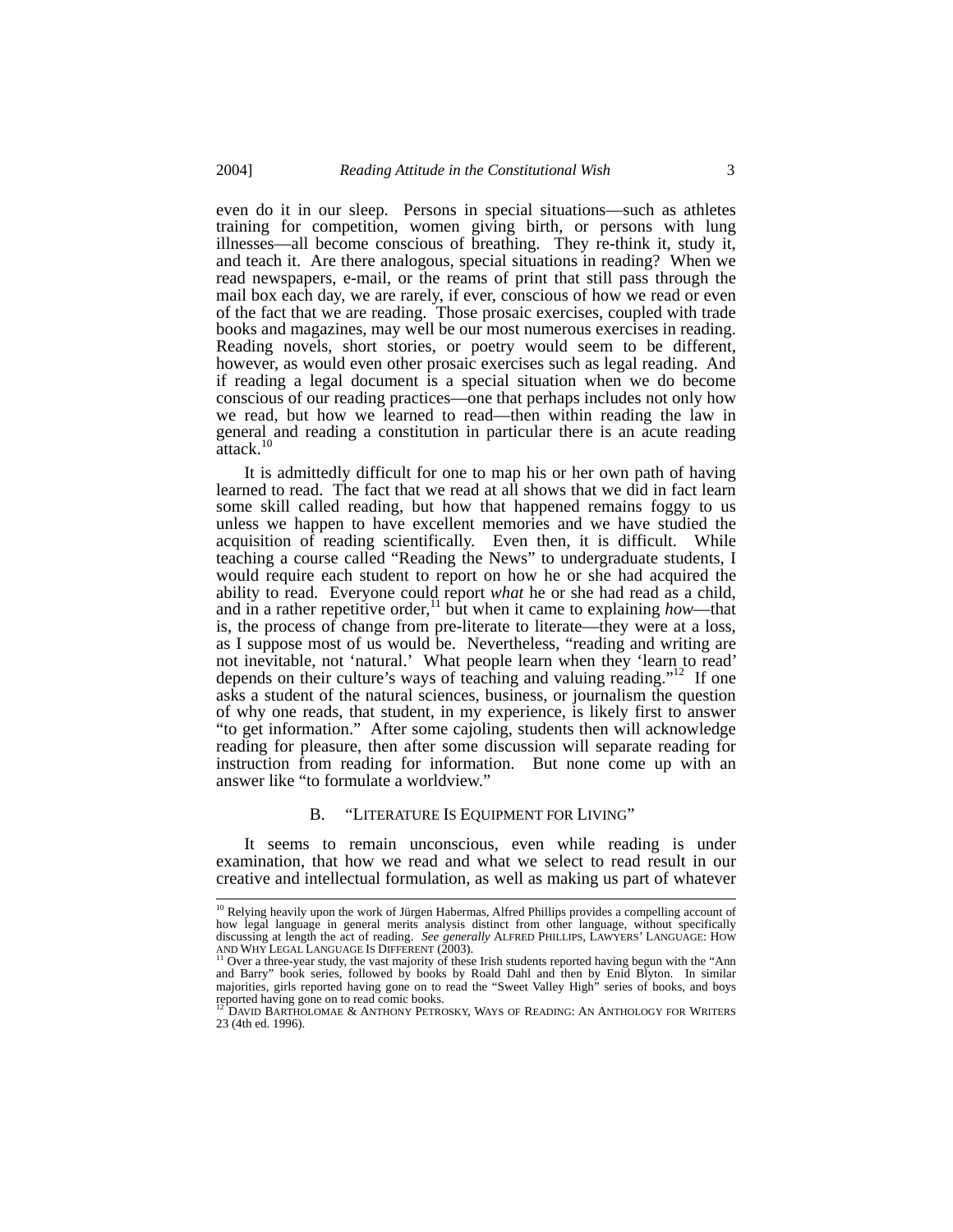the dominant forms of reading and text happen to be in our time and place. As a feature of New Criticism, Kenneth Burke brought new critiques to literary criticism, acknowledging that in itself sociological criticism was not something new. In step one of his essay, "Literature is Equipment for Living,"<sup>13</sup> after reviewing a sampling of proverbs, Burke concludes that

The point of issues is not to find categories that 'place' the proverbs once and for all. What I want is categories that suggest their active nature. Here is no 'realism for its own sake.' Here is realism for promise, admonition, solace, vengeance, foretelling, instruction, charting, all for the direct bearing that such acts have upon matters of welfare.<sup>14</sup>

In step two, Burke's sociological criticism has direct application to the reading of law. He notes:

Proverbs are *strategies* for dealing with situations. In so far as *situations* are typical and recurrent [a necessary sociological convention for justice to mean treating like persons in like ways] in a given social structure, people develop names for them and strategies for handling them. Another name for the strategies might be *attitudes*.

In step three, Burke addresses what the features of a sociological criticism would be. According to Burke, in this mode of criticism, one would seek to assemble and codify—much as one does in both the civil and common law systems of interpretation, as I shall explain below—the lore of social situations. Burke would even go so far as to say that "[y]ou can't properly put Marie Corelli and Shakespeare apart, until you have first put them together. First genus, then differentia. The strategy [or attitude] is common in the genus. The range or scale or spectrum of particularizations is the differentia."<sup>16</sup> So, for example, apples could be grouped with bananas as fruits, or with tennis balls as round. Furthermore, Burke does not intend for this sociological criticism to be limited to literature or even art in general: "Sociological classification, as herein suggested, would derive its relevance from the fact that it should apply both to works of art and to social situations outside of art."<sup>17</sup>

Having considered the ends that might be achieved through literacy, what follows is a general consideration of reading. We begin with further general reflections on reading and then move on to the special situation of reading legal texts, constitutions in particular. The discussion of reading constitutions in general focuses upon Kenneth Burke's own explicit application of literary theory to the U.S. Constitution, and finally offers a new and further application of Burke's theory to another constitution, all in an effort to answer the basic questions set forth here at the outset. In literary criticism, one may say today that it is relatively accepted that the act of reading is a mediation among the author, the text, and the reader, and

 <sup>13</sup> KENNETH BURKE, *Literature is Equipment for Living*, *in* THE PHILOSOPHY OF LITERARY FORM: STUDIES IN SYMBOLIC ACTION 253 (Vintage Books 1957) (1941).<br><sup>14</sup> *Id.* at 255.<br><sup>15</sup> *Id.* at 256.<br><sup>16</sup> *Id.* at 261.<br><sup>17</sup> *Id.*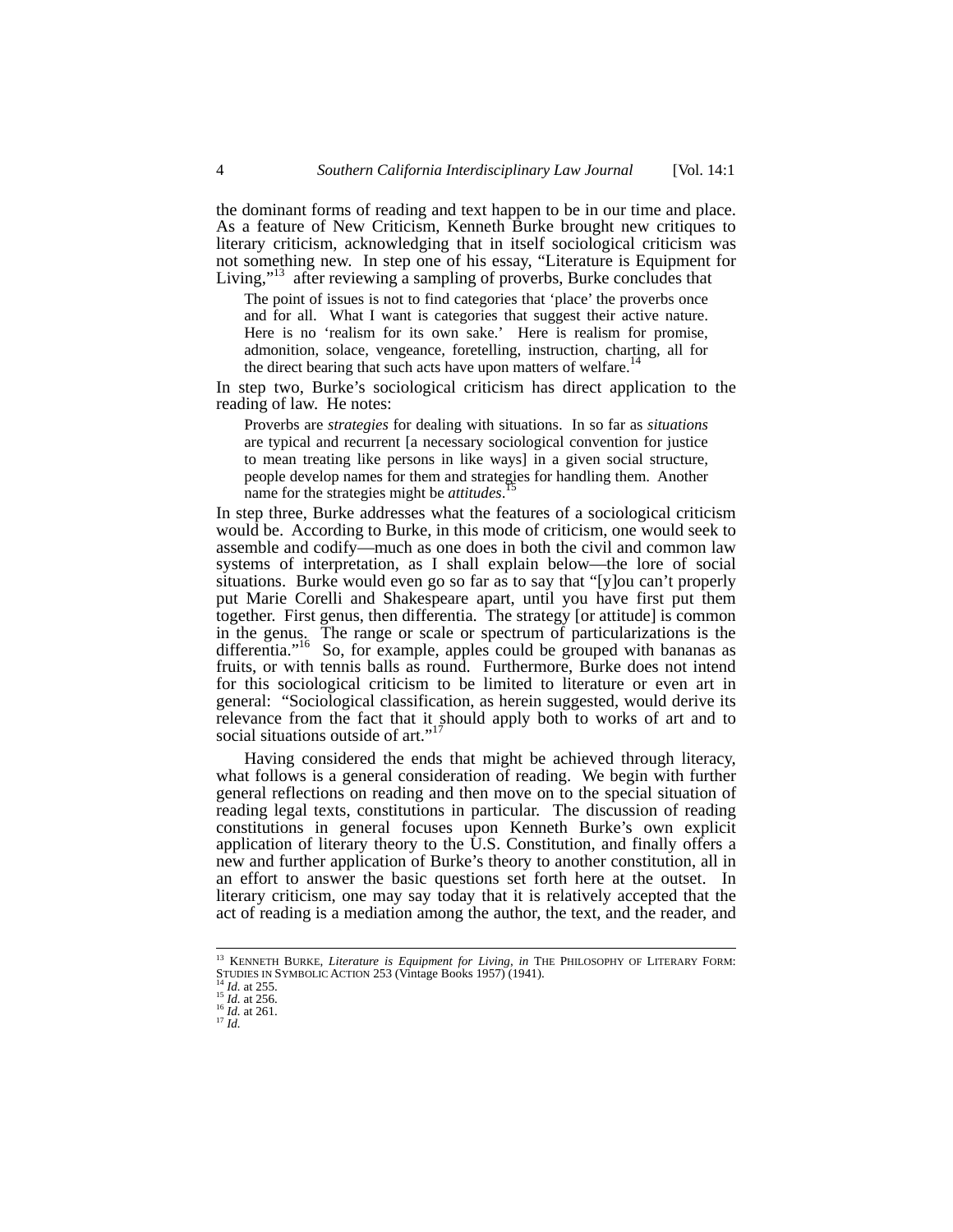that the featuring of any of these three changes from time to time and place to place based not only upon the individual author, text, or reader, but also on larger, more culturally dominant attitudes about reading.<sup>18</sup> But in the law, even if that dynamic is factually known, it is not employed in legal reading practice. For example, the text known as the U.S. Constitution was originally written by men living in the late eighteenth century. But as critic Wolfgang Iser notes at the beginning of *The Implied Reader*, the eighteenth century was also the beginning of the genre of the novel, and "a time when people had become preoccupied with their own everyday lives."<sup>19</sup> What could it mean for the practice of reading, to interpret the constitution as having been written in an era when the novel was treated as a relatively new form, and people were preoccupied with their own lives?

A study of reading will not give us the ability to recall how or when we went from pre-literate individuals to literate individuals, but it can help remind us that such a transformation did take place in all who are reading this page. It can help bring to consciousness the acquisition of reading practices as we encounter new and sometimes special reading situations throughout life; it can also help us understand how reading (and writing) practices, even regarding legal documents, change as a function of time and place. Thus, one aim of bringing literacy to consciousness in the study and practice of law could be that of Milner S. Ball when he writes, "My aim is to participate with others in making contextual thinking about law selfconscious."<sup>20</sup>

While one might argue that reading law is a different type of reading than reading literature, one finds little reflection in the teaching of law and still less in the practice of law—about reading practices. Thus, it is helpful to look to discussions of reading among those who do reflectively consider it. According to Iser, the contemporary reader of the novel "is meant to become aware of the nature of these faculties [of perception], of his own tendency to link things together in consistent patterns, and indeed of the whole thought process that constitutes his relations with the world outside himself."<sup>21</sup>

Some reflection can also illustrate that we come to reading not in a time or space void, but during a period in reading history and a place in reading time. These cultural influences indeed affect the author's sense of text, the reader's sense of text, and ultimately the meaning that a reader may create from the text. Such is the case when we first encounter reading the law while training to be lawyers. More specifically, a study of literature can help a lawyer become aware of how one acquires particular reading

<sup>&</sup>lt;sup>18</sup> Richard Weisberg has gone so far as to say that "[t]here is nothing less radical today than the position

that textual meanings are indeterminate." *See* Weisberg, *supra* note 4, at 181.<br><sup>19</sup> WOLFGANG ISER, THE IMPLIED READER: PATTERNS OF COMMUNICATION IN PROSE FICTION FROM<br>BUNYAN TO BECKETT Xi (1974).

 $\beta$  Milner S. Ball, The Promise of American Law: A Theological, Humanistic View of Legal **PROCESS 1** (1981).<br><sup>21</sup> ISER, *supra* note 19, at xiv.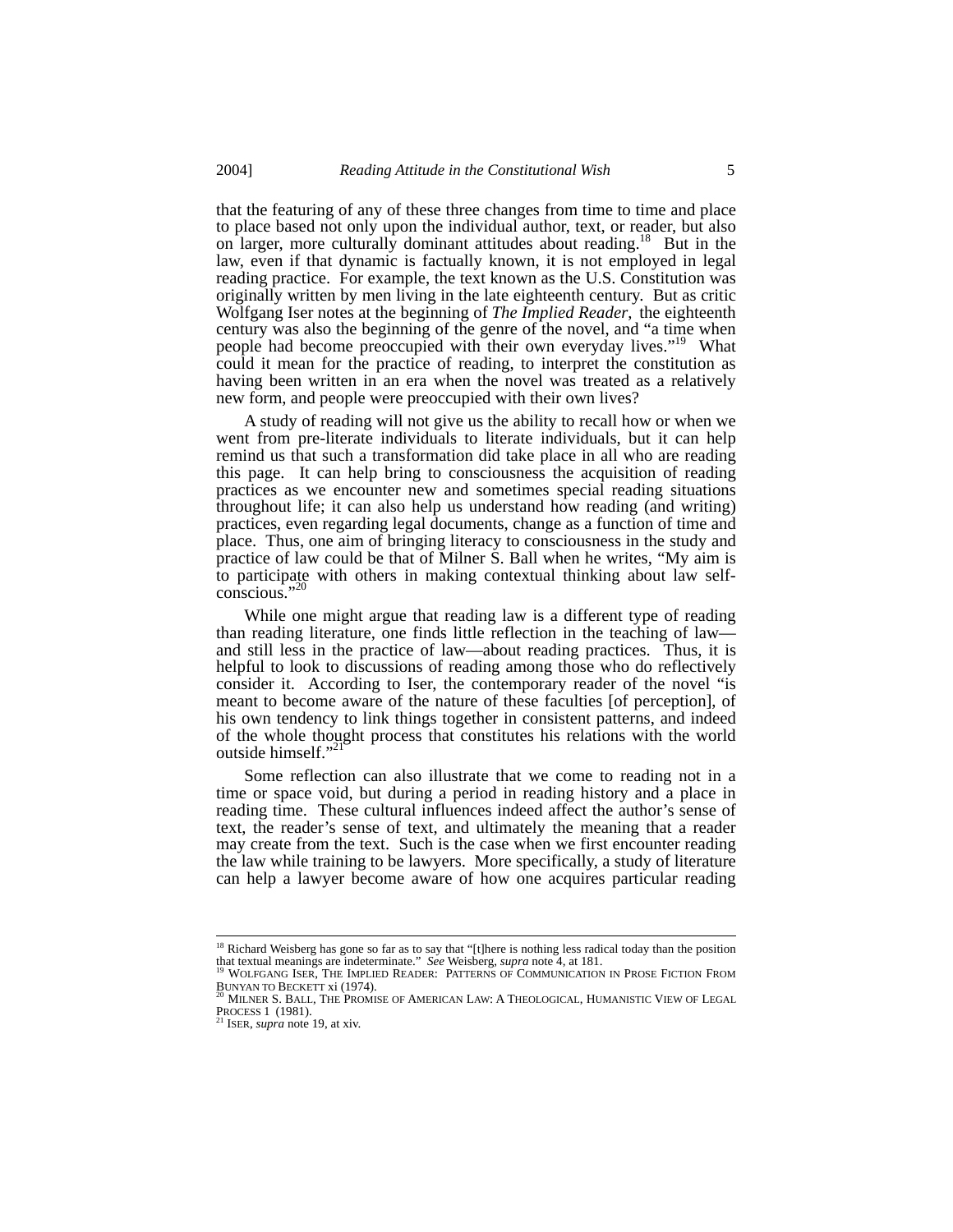practices that are appropriate to particular texts, authors, or situations of reading within the law.<sup>2</sup>

Finally, and perhaps most importantly for a lawyer, a study of literature could show how even with the same texts, read in the same order, the individuals who read the texts bring different lives to the texts, thus legitimately arriving at different meanings when negotiating their way through the texts.

# II. WHAT DO LAWYERS LEARN WHEN LEARNING TO READ?

Before addressing further how considerations of reading might have something to offer the lawyer, it would be helpful to describe more thoroughly the reading practices that one finds in the law. Analyses of legal reading, at least in common law jurisdictions, focus too often on the reading of judges' opinions in reported cases. Little, if any, attention is given to reading treaties, legislation, and regulations; and nearly no attention is given to the reading of memoranda of law, pleadings, transcripts of testimony, settlement documents, and documents of discovery, even though it is these documents which occupy most of the reading time of the practicing lawyer. While theories of jurisprudence are spun from the reading of constitutions, both with and without the mediation of judicial interpretation, insufficient attention is paid to analyzing the act of reading constitutions itself.<sup>23</sup>

Within American constitutional theory, as taught to students of American law, it has become relatively standard to treat reading in three ways: textualism, historicism (also known as originalism and including arguments from the intent of the framers), and pragmatism (which serves as a sort of weak liberalism). $^{24}$  This typology is repeated in the texts that hold themselves out as being representative enough to introduce a student to the field of constitutional law as well.<sup>2</sup>

In the civil law, one begins the process of applying the law to a case with an act of interpreting (*Auslegung*) words in legislation.<sup>26</sup> According to Zippelius in his standard student's legal method book in Germany, "The 'classic' interpretation theory (*Auslegungstheorie*) of Savigny held it to be the job of interpretation 'to place one's self in thought from the position of the legislator, whose occupation one artificially repeats.' Thus would

<sup>&</sup>lt;sup>22</sup> See generally ARTHUR SCHOPENHAUER, THE WORLD AS WILL AND REPRESENTATION (E.F.J. Payne trans., Dover Edition 1969 (1819); Kellen McClendon, *The Convergence of Thinking, Talking, and Writing: A Theory for Improving Writing*, 38 DUQ. L. REV. 21 (1999) (echoing Schopenhauer's observation of "the Greeks, for whom speaking and thinking were one"). <sup>23</sup> *See* Weisberg, *supra* note 4, at 187–92. *See generally* L. H. LARUE, CONSTITUTIONAL LAW AS

FICTION: NARRATIVE IN THE RHETORIC OF AUTHORITY (1995) (providing examples of notable exceptions).<br><sup>24</sup> *See, e.g.*, MICHAEL J. GERHARDT & THOMAS D. ROWE, JR., CONSTITUTIONAL THEORY: ARGUMENTS

AND PERSPECTIVES (1993). 25 *See, e.g.*, THOMAS E. BAKER & JERRE S. WILLIAMS, CONSTITUTIONAL ANALYSIS IN A NUTSHELL (2d

ed. 2003).<br><sup>26</sup> Reinhold Zippelius, Juristische Methodenlehre 19, 42 (8th ed. 2003).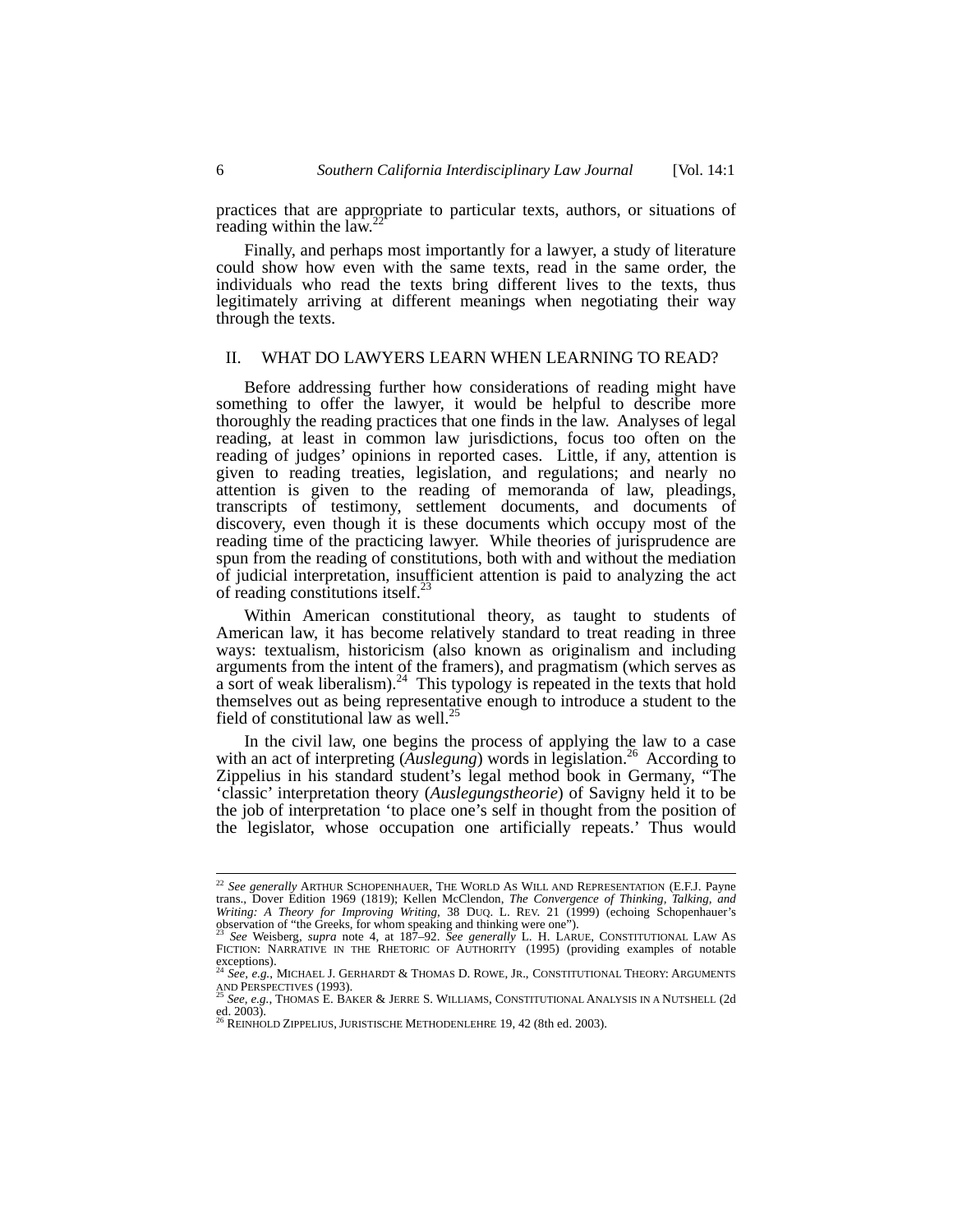interpretation be 'the reconstruction of the law's inherent thinking.'"<sup>27</sup> In the civil law, one then entertains whether real persons or different real acts may be categorized the same, and calls the process "subsumption"<sup>28</sup> based upon the principle from formal logic.<sup>29</sup>

Even in this formal deductive process, students are reminded that what might appear neatly to be a matter of fitting an act into a formal logical pattern (*subsumption*) is first an act of interpretation (*Auslegung*). "In order to assess whether the application of a legal provision or norm is possible in a particular case, one must interpret the relevant provision/norm and establish whether the set of facts involved can be subsumed under it."<sup>30</sup> Students of German law learn to read the German Civil Code (*Bürgerlichesgesetzbuch* or BGB) in this manner,<sup>31</sup> which since its inception on August 18, 1896, has been the model for many other civil systems, including those of Switzerland, Austria, and Japan. In Section 433(1) of the BGB, one finds in the first sentence, for example, that the content of the norm is explicitly stated (in this event, the existence of a sales contract), and then in the second sentence, the duty of the vendor is laid down as a particular legal consequence. $32$ 

Alternatively, the common law has grown more by a method of induction from specific cases, rather than by deduction from a norm. Thus in the common law, in order to arrive at the goal of treating like persons or acts alike, the advocacy skills of the lawyer and the interpretive skills of the judge are acknowledged to create legal fictions about categories of behavior and the similarity or differences among comparative sets of facts. Henry Sumner Maine reminds us that historically, fictions such as "the allegation that the defendant was in custody of the king's marshal or that the plaintiff was the king's debtor and could not pay his debts by reason of the defendant's default  $533$  were necessary to accomplish such basics as jurisdiction. Such fictions, then and today, are conscious deviations from reality known to all present, but permitted because of their usefulness.<sup>34</sup> According to Jerome Frank, those two conditions are chief characteristics, if not necessary conditions, of true fictions; and because one finds a long, useful, and necessary history of legal fictions in the common law, one may be led to believe that common law lawyers are already somewhat

<sup>&</sup>lt;sup>27</sup> *Id.* at 42 (quoting *F. K. v. Savigny, in* JURISTISCHE METHODENLEHRE (1951), which is the same source as *F.K. v. Savigny, in* SYSTEM DES HEUTIGEN RÖMISCHEN RECHTS 213 (1840).<br><sup>28</sup> *See* CREIFELD'S RECHTSWÖRTERBUCH 1333 (Klaus Weber ed., 17th ed. 2002). The standard legal

dictionary in Germany, CREIFELD'S, defines "subsumption" as "subordination of the facts of a case under a legal norm or provision."

UNGET AT EGAL MOTH OF PHOVISION.<br><sup>29</sup> See KLAUS ADOMEIT, RECHTSWÖRTERBUCH FÜR STUDENTEN 38–40 (4th ed. 1998).<br><sup>30</sup> HOWARD D. FISHER, GERMAN LEGAL SYSTEM AND LEGAL LANGUAGE: A GENERAL SURVEY<br><u>T</u>OGETHER WITH NOTES AND A GERM

TOGETHER WITH NOTES AND A GERMAN VOCABULARY 48 KARL LARENZ, METHODENLEHRE DER<br>RECHTSWISSENSCHAFT (4th ed. 2003); JOCHEN ZENTHÖFER, JURISTISCHER GRUNDKURSE: RECHTSPHILOSOPHIE (2001). See ZIPPELIUS, *supra* note 26, at 97-101.<br><sup>32</sup> § 433(1) BGB.<br><sup>33</sup>See HENRY SUMNER MAINE, ANCIENT LAW 23-32 (New York 1864). These examples were from the

rather narrow category of "*Fictiones*" from old Roman law. Maine in fact broadens "fiction" in English usage. That distinction is irrelevant to the point being made here. 34 *See* Jerome Frank, Law and the Modern Mind 312 (1930).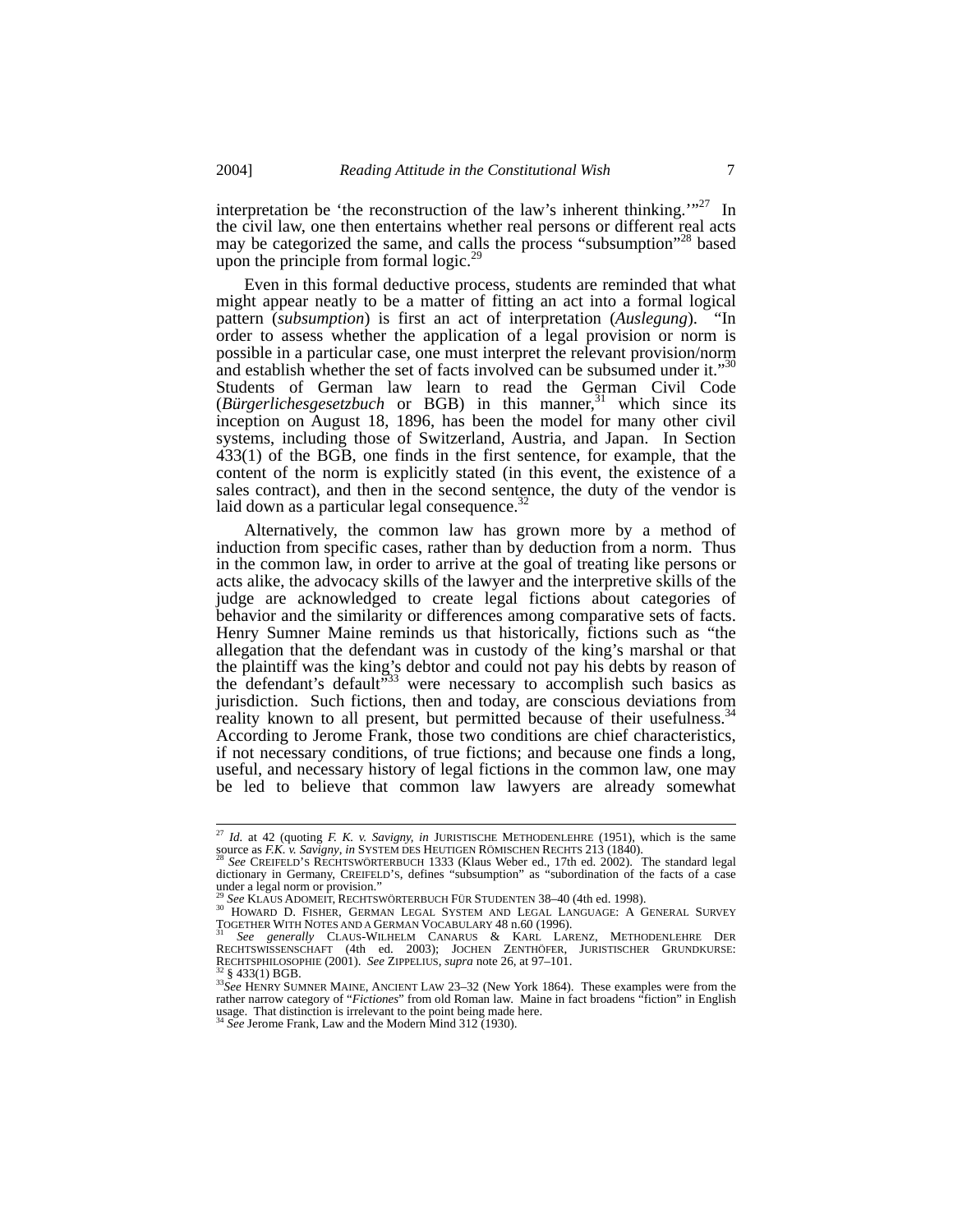accustomed to conceits in stylistic genre generally or fictions specifically.35 Yet from Bentham until today, all but the most cynical of law students and practicing lawyers still shy away from having their work characterized as a fiction.

But even if we can come to accept some practices as fictions—arguably a necessary step in some areas of the common law<sup>36</sup>—it remains a mistake to insist upon the same meaning from the same text when read by different persons at different times and places. That practice does not qualify as a fiction because it is in fact neither conscious nor useful. The sort of scholastic reading practice that insists every reader interpret a text the same was enforced in the Middle Ages by a teacher swatting students' buttocks with birch branches, as we are graphically and painfully reminded in Manguel's *A History of Reading*.<sup>37</sup> That sort of medieval reading practice would be consistent with reading a constitution as though there is one meaning—perhaps even hidden—to be found in the text, and that meaning is best known by knowing the intent of the author (who in the case of a constitution is called a "framer"). It then becomes the role of the teacher, the bar, and the bench to enforce the "one meaning" reading practice. The process by which we treat two different persons or acts *as though* they are similar—consciously knowing that they are not—for the purpose of bringing them under the same interpretation of a rule of law is a legal fiction. The process of forcing different readings of a text to have one meaning, unconscious of the fact that different readings have different meanings, is Procrustean violence.

Bringing the difference in meanings that are generated by different readings to consciousness, rather than arguing about what a legal text *really*  means (as in the case of the "framer's intent" in reading constitutions), accomplishes three reconfigurations of reading practices. The first reconfiguration is to free a reading lawyer from being forced to change the meaning that the reader realizes in the text to one that is dictated by an author, or another time, or another place.<sup>3</sup>

A second reconfiguration, and one that occurs at the same time as the first, is to force lawyers to be explicit about what their agenda is—what they are trying to accomplish by giving the legal text the meaning they have found. Having arrived at this acknowledgement, a lawyer may note that this agenda is an ethical one, such as when the Model Rules of Professional Conduct say that in presenting a piece of advocacy supported by research, such as a brief to the court, all case interpretations—including

<sup>&</sup>lt;sup>35</sup> *See id.* at 312, 314.<br><sup>36</sup> MAINE, *supra* note 33.<br><sup>37</sup> *See* ALBERTO MANGUEL, A HISTORY OF READING 76 (1996).<br><sup>38</sup> The law sometimes even provides for how one should read pronouns. Pennsylvania's Statutory Construction Act, for instance, states that "The singular shall include the plural, and the plural, the singular. Words used in the masculine gender shall include the feminine and neuter. Words used in the past or present tense shall include the future." 1 PA. CONS. STAT. ANN. § 1902 (West 1995).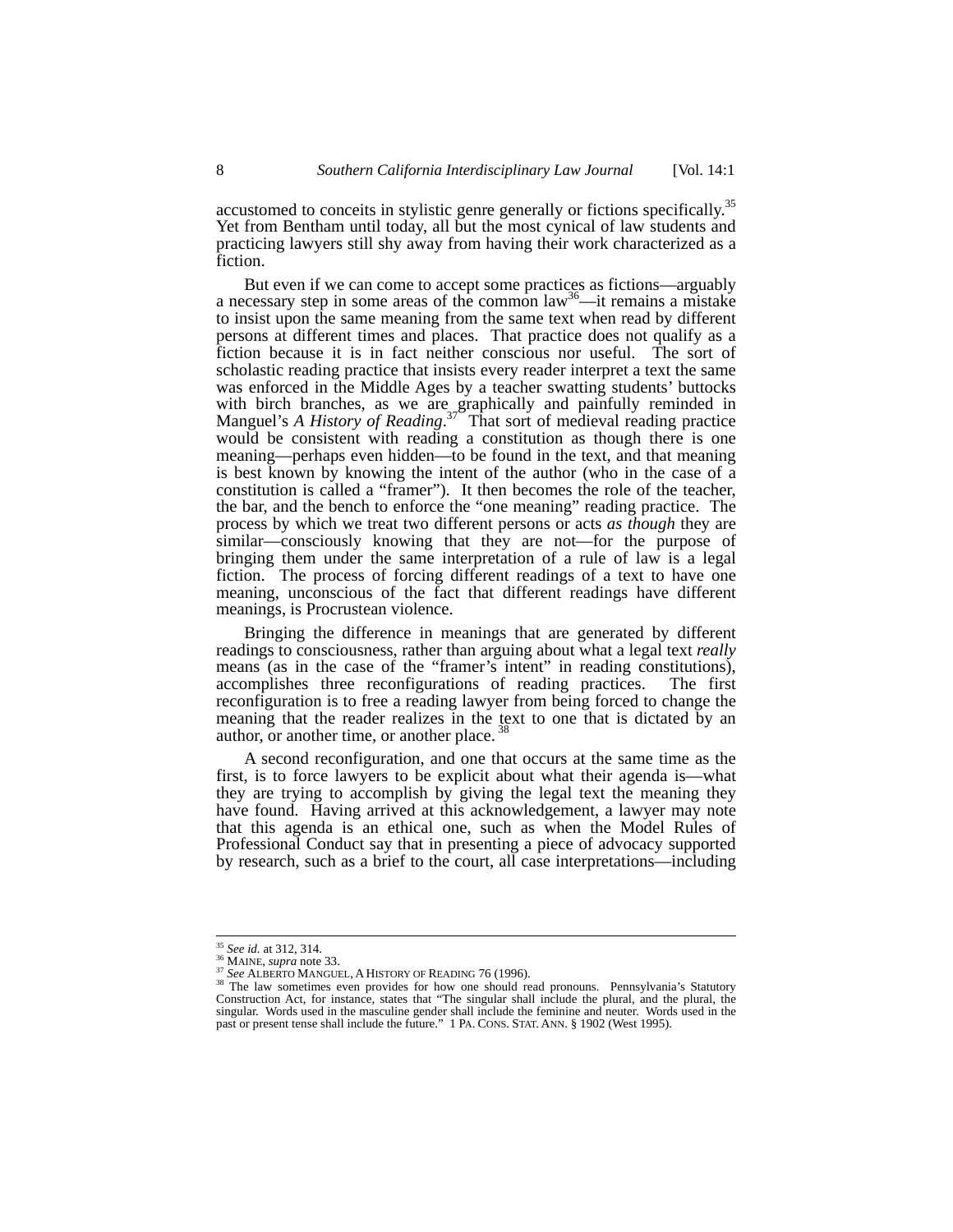those that are contrary to the position being advoated—must be included. <sup>39</sup> Or the agenda may be political, or even aesthetic.

In the law, roughly employing Cartesian distinctions, we often distinguish between the objectively-observable actions of a person and the subjective intent of a person, as for instance in the lawyerly work of interpreting whether that person's actions constitute a tort or a crime. In reading literature from the perspective of New Criticism, Roland Barthes distinguishes a "readerly" text from a "writerly" text instead.<sup>40</sup> For Barthes, evaluation of a text "can be linked only to a practice, and this practice is that of writing."<sup>41</sup> Thus the readerly text opens only the possibility that the reader accept it or reject it—a process in which the reader is "plunged into a kind of idleness," and is "intransitive," and for whom "reading is nothing more than *referendum*."<sup>4</sup>

The opposite of the readerly text is the writerly text; one in which the reader appreciates plural meanings. For Barthes, "To interpret a text is not to give it a (more or less justified, more or less free) meaning, but on the contrary to appreciate what *plural* constitutes it."43 Why do this? Because by admitting of the plurality of meaning, and removing the insistence upon a single denotation (that "old deity")<sup>44</sup> that is privileged as such because of the author or the text itself, we must then justify our selected connotation. That justification says something about us, the readers, and exposes our motivations, whether they be political, social, economic, or other. The writerly is of value to Barthes because "the goal of literary work (of literature as work) is to make the reader no longer a consumer, but a producer of the text."<sup>45</sup>

So too a citizen or lawyer, in realizing that he or she is actively taking part in the creation of the meaning of a legal text such as a constitution, is not simply a consumer, but a producer of legal meaning in a democratic culture. The third reconfiguration is to bring the artificiality of similarity to consciousness, coupled with a utility (if one exists) that might qualify the reading as a grand legal fiction and open to us the benefits of an entire line of legal history to our reading practice.

These traditional modes go part way, but only part way, toward introducing the learning that exists regarding the reading of texts, the meaning of history, and the construction of policy. If lawyers are to throw down a gage and challenge themselves to break out of their legal disciplinary ghettos, alternatives<sup>46</sup> need to be considered, including what

<sup>&</sup>lt;sup>39</sup> "A lawyer shall not knowingly . . . fail to disclose to the tribunal legal authority in the controlling jurisdiction known to the lawyer to be directly adverse to the position of the client and not disclosed by opposing counsel ...." MODEL RULES OF PROF'L CONDUCT R. 3.3(a)(2) (2002).

<sup>&</sup>lt;sup>40</sup> See ROLAND BARTHES, S/Z 4 (Richard Miller trans., 1974).<br>
<sup>41</sup> Id.<br>
<sup>43</sup> Id. at 5.<br>
<sup>44</sup> Id. at 9.<br>
<sup>44</sup> Id. at 9.<br>
<sup>45</sup> Id. at 4.<br>
<sup>45</sup> Id. at 4.<br>
<sup>45</sup> Id. at 4.<br>
<sup>45</sup> Id. at 4.<br>
<sup>46</sup> See PETER GOODRICH, LEGAL DISCO ANALYSIS 63–81 (1987).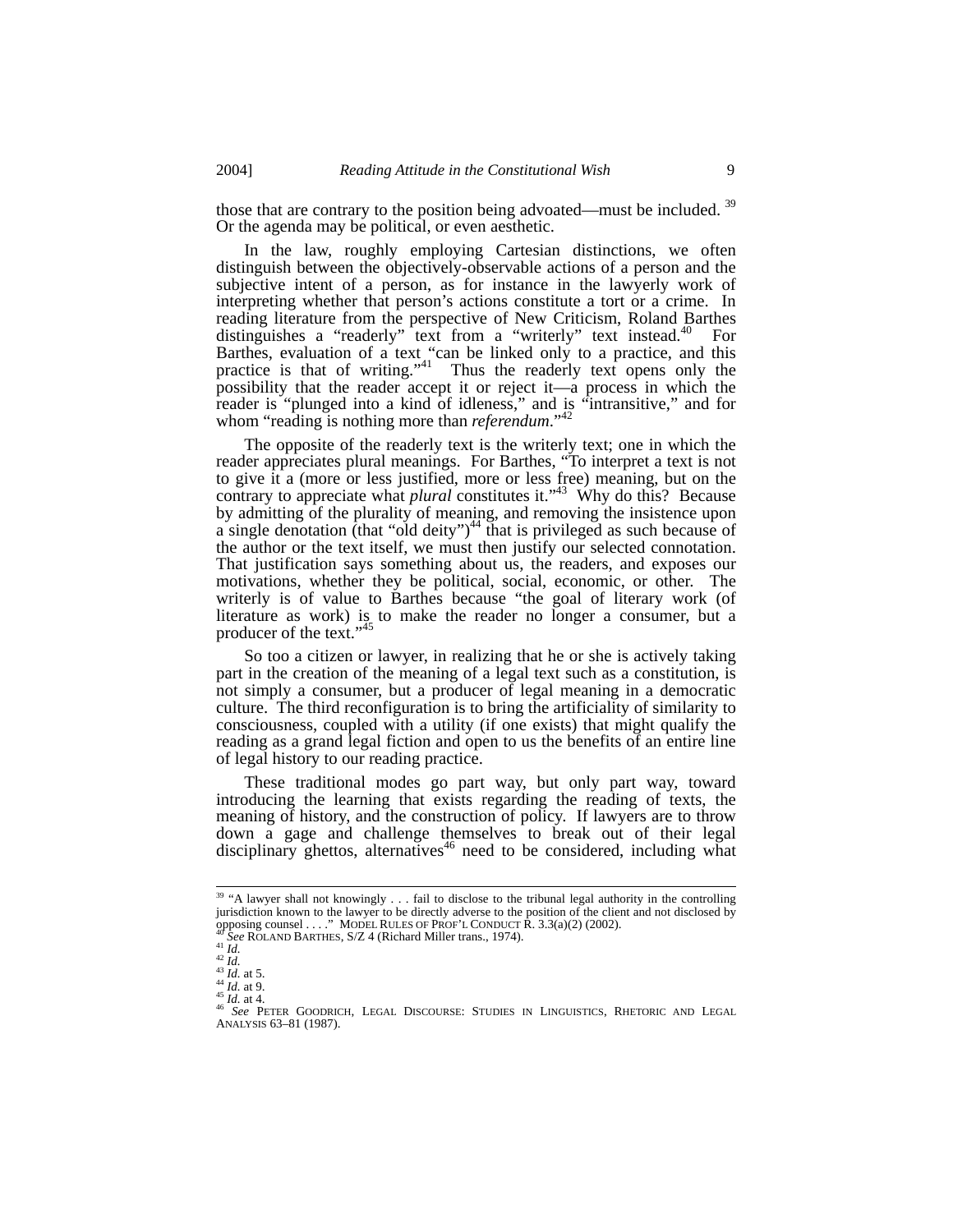other disciplines may offer on their terms. To begin, one might consider what possibilities literary theory—in particular theories of reading and literary criticism—might offer on its own terms to the study and practice of  $law<sup>47</sup>$  Here, I mean not just the common law, but civil law as well. Inviting a consideration of civil law practice can serve well to deflect the focus from judicial opinions as the sole object of analysis.

The first possibility concerns the fundamental act of creating meaning while one reads, including what the common law has come to know as "legal fictions." When one considers what the practice of the law means for the language arts, one notices that the law codifies that which in everyday life is left to case-by-case interpersonal communication standards. The law, for instance, codifies who carries the burden of proof in a dispute and what that burden of proof is. The law also codifies the rules of evidence governing what may be considered in meeting the burden of proof, and provides rules of procedure for how one proceeds in attempting to meet this burden. This codification even extends to what and how one is to read. In some cases, the norms of how one is to read are in fact part of the substantive law itself; in turn, substantive law is driven by the norms of those reading practices.<sup>48</sup>

For instance, insofar as one might distinguish the goal of the law as being justice from the goal of science as being truth, $^{49}$  both the common law and civil law systems traditionally<sup>50</sup> and currently<sup>51</sup> define "justice" as treating similarly-situated persons in the same way.<sup>52</sup> While this gives one a way of distinguishing the goal of science from that of the law, it remains open to question whether the law does in fact attempt to effect justice, or rather just determines whether human conduct does or does not match the elaborate matrix of rules held in place by legislators and judges. (Or even worse, as critic Kenneth Burke suggests later in this article, positive law gives us courts that are nothing more than business in a mood of mild selfcriticism.) $53$  Richard H. Weisberg argues that a study of literature can bring

<sup>&</sup>lt;sup>47</sup> Even the creation of a catalogue of legal reading practices could best be done by a field outside of law; for instance, anthropology. *See, e.g.*, JESPER SVENBRO, PHRASIKLEIA: AN ANTHROPOLOGY OF READING IN ANCIENT GREECE (Janet Lloyd trans., 1993).<br><sup>48</sup> I am not arguing, as perhaps Owen Fiss might, that the rules or codifications themselves solve the<br><sup>48</sup> I am not arguing, as perhaps Owen Fiss might, that the rule

problems of reading, but rather that we should note that in the law, unlike many (if not most) other disciplines, there are explicit rules for reading, which can be a good thing. The explicit rules, however, do not benefit whatsoever from the learning of literature. *Compare* Owen Fiss, *Objectivity and Interpretation*, *in* INTERPRETING LAW AND LITERATURE: A HERMENEUTIC READER 229–50 (Sanford Levinson & Steven Mailloux eds., 1988), *with* Stanley Fish, *Fish v. Fiss, in* INTERPRETING LAW AND<br>LITERATURE: A HERMENE VICTNER AT THE BALLAW SCIENCE AND TECHNOLOGY IN AMERICA 5.7

See SHEILA JASANOFF, SCIENCE AT THE BAR: LAW, SCIENCE, AND TECHNOLOGY IN AMERICA 5-7

<sup>(1995).</sup>  <sup>50</sup> *See generally* J. H. BAKER, THE COMMON LAW TRADITION: LAWYERS, BOOKS AND THE LAW (2000); ZENTHÖFER, *supra* note 31. 51 BUNDESMINISTERIUM FÜR WIRTSCHAFTLICHE ZUSAMMENARBEIT UND ENTWICKLUNG, *The Principle* 

*Of The Rule Of Law As Seen By German Development Cooperation* (Feb. 12, 2004), *at*  http://www.bmz.de/include/cgibin/druck.pl?default (on file with author). <sup>52</sup> *See generally* WILLIAM BURNHAM, INTRODUCTION TO THE LAW AND LEGAL SYSTEM OF THE UNITED

STATES (3d ed. 2002).<br><sup>53</sup> *See* discussion *infra* note 130 and accompanying text.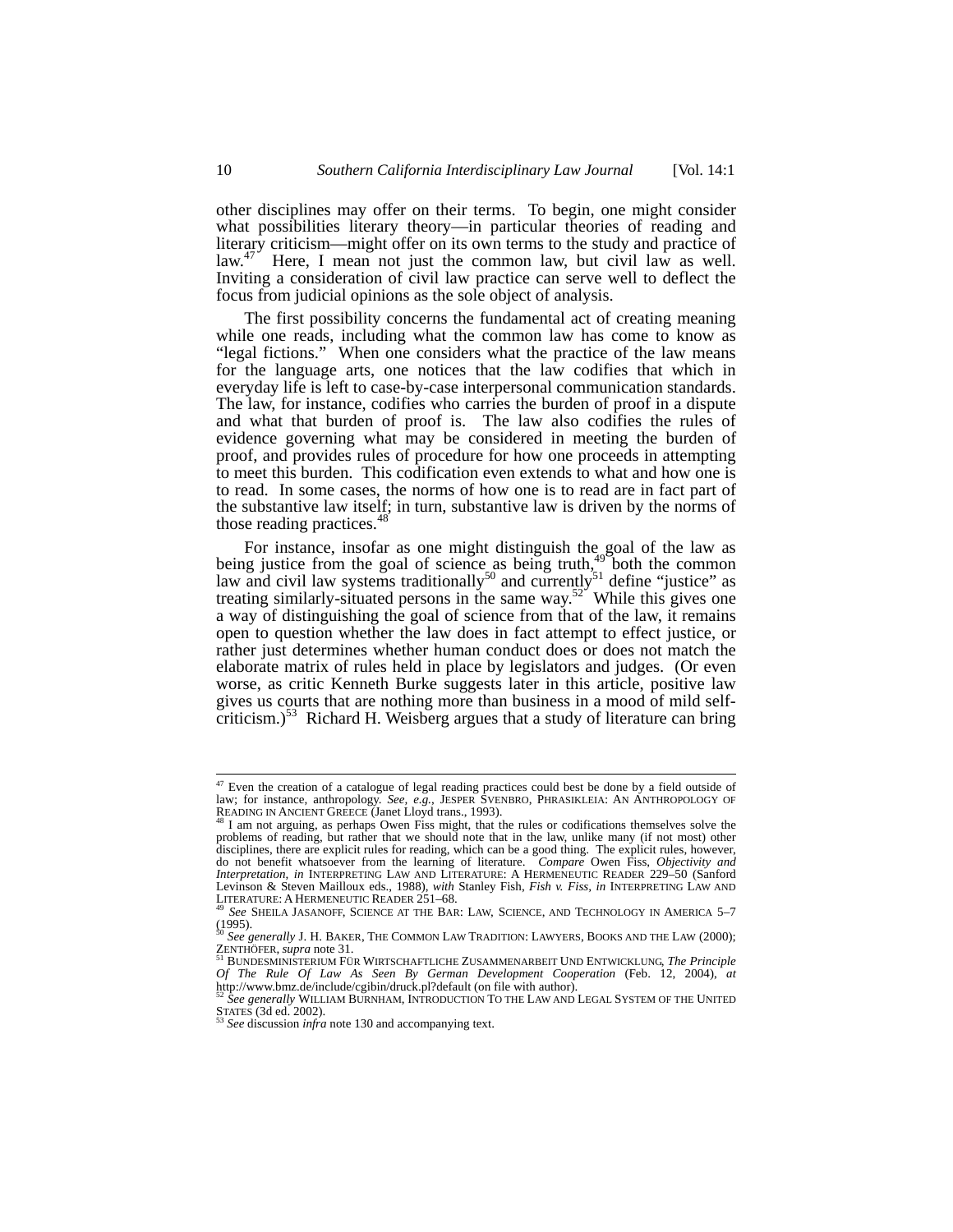back to the law the ability to discuss justice.<sup>54</sup> This too could serve as the project that answers Latour's call for a "fair position" in criticism.<sup>5</sup>

A second possibility would be that a study of reading might expose those weak understandings of reading that insist that each student arrive at the same meaning for the same text, as in the tortuous school poetry session when the student must learn the one right meaning of a passage from Keats or Shakespeare or Dickens. These sessions are often premised explicitly upon a notion of what Keats or Shakespeare or Dickens meant—that is, *intended* to mean.<sup>56</sup> Unfortunately, for many, the exploration of literature, text, and meaning ended there. Many people who become lawyers have only these forays into reading literature under their belts when it comes to thinking about reading the law. We should not be surprised, therefore, by the reading practices of law students or scholars such as those one hears in discourse about the meaning of constitutions, statutes, regulations, judicial opinions, and scholarly articles. Despite the fact that this form of medieval scholasticism had already begun to give way to the new humanists by the mid-fifteenth century and reading was becoming the responsibility of each reader,  $57$  when it comes to legal texts today, the statutes themselves, the teaching practices of law professors, and the complicity of the law students and lawyers remain based upon a dominant sense of reading that is characterized by getting information and finding arguments. This all makes for a very scholastic experience in reading the law, especially in reading constitutions.

Third, the study of reading can teach lawyers to be conscious of the differences that their reading practices can make in their legal practices. When we read a text—even under the gaze of a weak high school English teacher insisting that we wrench the same drop of meaning from the same twist of the same paper pulp—we are looking for a sense of motivation that could be characterized, using Barthes's term, as being terribly readerly. As such, the motivations are presented as though they are pre-determined and fixed in the text, and delivered to the reader as a finished product. No room is left for the reader to be a producer of meaning. The recognition that we receive a readerly view of the law when we study it, and that it does not comport with our otherwise writerly sense of the production of meaning for ourselves, can help us to understand how judges and lawyers can read the same constitution, statute, regulation, or case decision and arrive at different conceptions of the rule of law; and how non-lawyers can read the same contract, instruction manual, warning, or legal notice and arrive at a variety of meanings. This sensitivity towards a production of meaning in reading can help all of us in the study and practice of law, because the

<sup>&</sup>lt;sup>54</sup> Weisberg, *supra* note 4.<br><sup>55</sup> *See* discussion *supra* notes 5–7 and accompanying text.<br><sup>56</sup> Intentionality and its critiques are beyond the scope of this effort, and probably remain more properly the province of psychologists and philosophers. The focus here is on textual interpretation and the creation of meaning by lawyers through their reading practices. <sup>57</sup> *See* MANGUEL, *supra* note 37, at 77–78.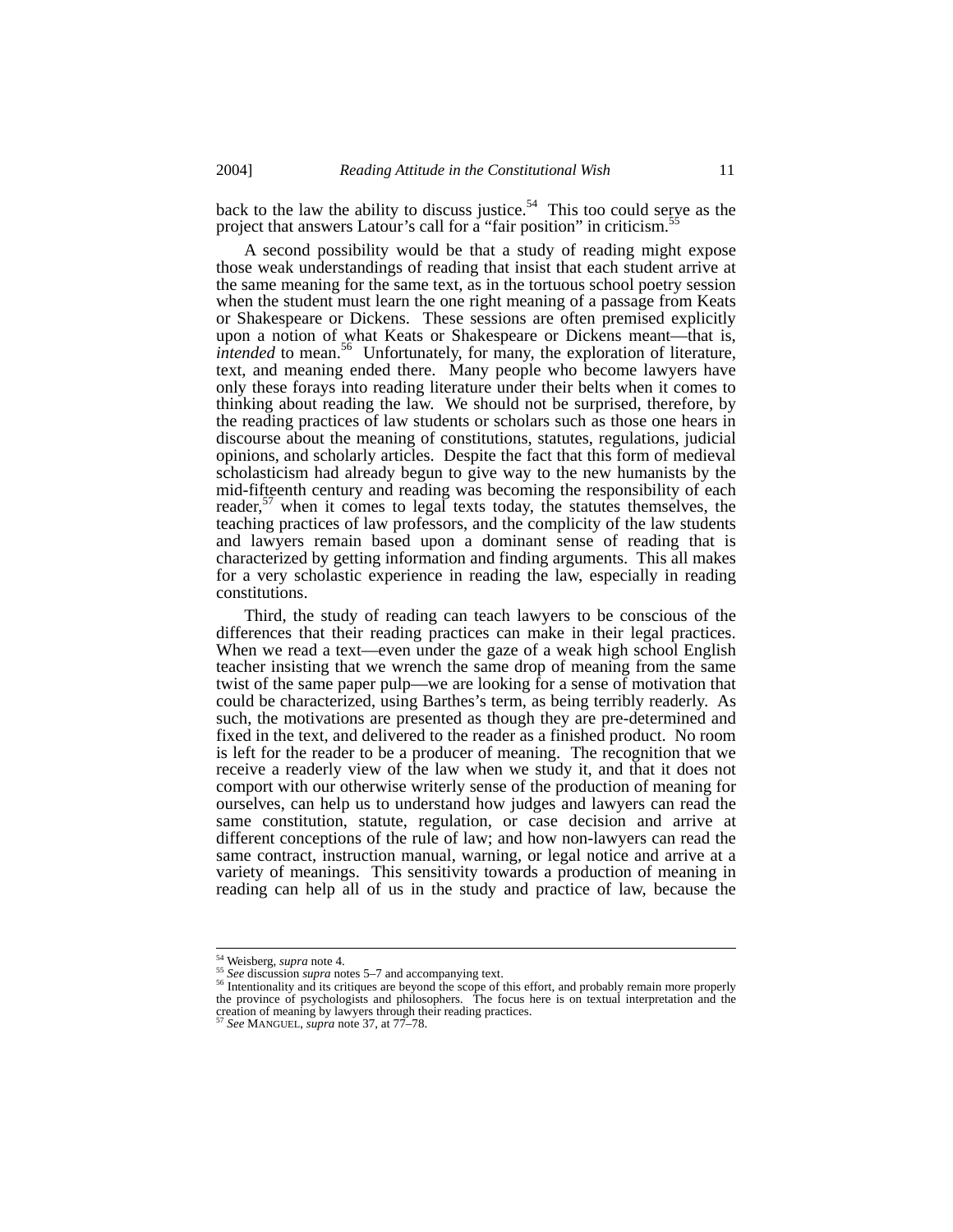practice of law is thoroughly a textual enterprise.<sup>58</sup> But with no finer tools with which to read a constitution than our analytic distillery of readerly intentionality, as when looking for Keat's intent to determine the one true meaning of the text, we fall flat on our bespectacled noses.

A fourth lesson that lawyers can learn from a study of reading is textual comparison. Textual comparison might begin simply by employing the similarity-difference principle.<sup>59</sup> Even at this level, something can be gained. Extending by analogy a principle from comparative religious studies, Robert D. Taylor has noted that any lawyer who knows only one legal system knows none.<sup>60</sup> Returning to the example of reading constitutions, simply by comparing one's own text (texts in the case of the United Kingdom) to those of other countries, one can learn not only what those other texts may say, but also the meaning of one's own text. This meaning is brought to the reader's own constitution with a sense of context, rather than as a sole positive document. It provides the possibility of reading one's constitution dialectically compared to another constitution or constitutions.

Beyond that, a superior sense of comparison begins with questioning why one is making a comparison and proceeds to recognizing one's own position in making the comparison and then distinguishing the position of the subject from the position of the object. Thus a reader acknowledges that comparative reading cannot be accomplished from nowhere, the bird'seye view, or from the position of the object—what is known in more everyday language as the "objective" position. This serves as a check on what one might hope to accomplish, even in such a liberating endeavor as comparative reading of legal texts. Günter Frankenberg cautions that "the fictitious neutrality stabilizes the influence and authority of the comparatist's own perspective, and nurtures the good conscience with which comparatists deploy their self-imposed dichotomies, distinctions and systemizations."<sup>61</sup>

A fifth lesson that lawyers might learn from literature is to recover legal reading from the illusory necessity of the document. Law students soon learn in their first year of study that a contract is not a piece of paper or an electronic text, but rather an abstraction—an agreement among two or more people.<sup>62</sup> Paper, electronic files, audio recordings, video recordings, and testimony are all only evidence as to what the agreement is or is not.

 <sup>58</sup> *See generally* Katharina Sabota, *The Rhetorical Construction of Law*, 13 INT'L J. SEMIOTICS L. 39 (1992). A historical study would show that early forensic rhetoric was in large measure due to the limited number of people who could write speeches for the accused. The same is true in the history of the English common law. See J. H. BAKER, supra note 50, at 15.

Professor Deborah Gale-Dysart of the University of Wisconsin-Whitewater has insightfully criticized much of academic discourse in the arts for doing nothing more than saying that "x and x look the same, but are *really* different," or "x and y look different, but are *really* the same." *See generally* MARTIN HEIDEGGER, IDENTITY AND DIFFERENCE (1974) (discussing the philosophical substructure for this observation).<br><sup>60</sup> See Robert D. Taylor, Lecture at the Duquesne University School of Law (Feb. 1995).

<sup>60</sup> *See* Robert D. Taylor, Lecture at the Duquesne University School of Law (Feb. 1995). 61 Günter Frankenberg, *Critical Comparisons: Re-thinking Comparative Law*, 26 HARV. INT'L L.J. 411, 425 (1985). <sup>62</sup> *See* JOHN EDWARD MURRAY, JR., MURRAY ON CONTRACTS 16–18 (Michie Co. 3d ed. 1990) (1947).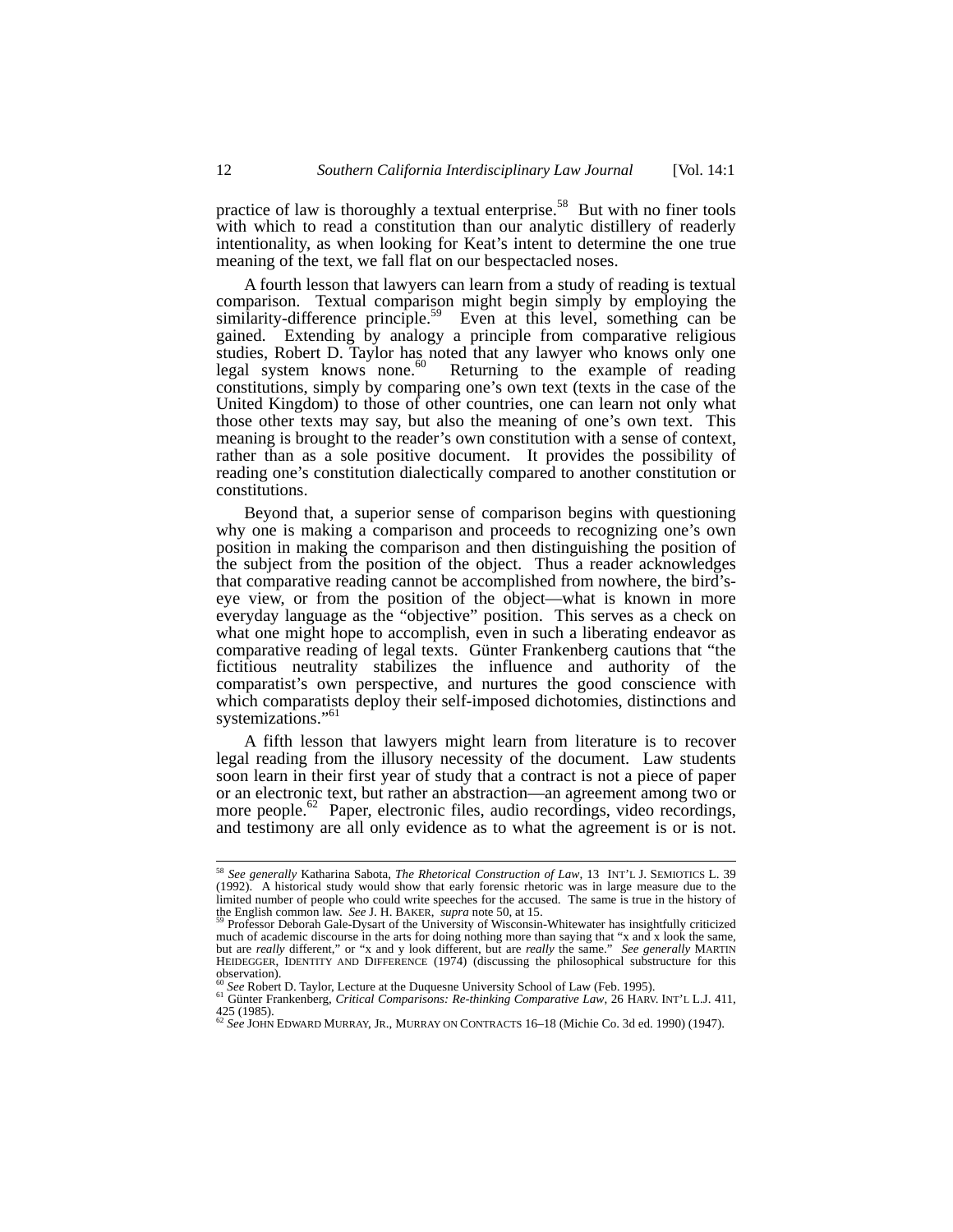These tangible things themselves do not constitute contracts. Likewise, first-year law students also learn that property is a bundle of rights, not a clod of earth or an automobile or a house.

But for some reason, when it comes to legislation or constitutions, our abstract abilities as lawyers dissolve into linguistic materialism and we privilege documents to the point of acting as though, and speaking as though, the material thing is the constitution, the legislation, the regulation, or the contract. We in fact codified our privileging of documents in our rules of evidence when we adopted the statute of frauds, which holds that in certain subject areas of contract—namely promises to pay someone's debt obligations, a contract that takes longer than one year to complete, real property leases that run for more than a year, contracts for an amount or other consideration that exceeds the state's threshold, a contract that will go beyond the lifetime of the one performing the contract, or the transfer of property upon the death of the party performing the contract—the contract must be in writing. $63$  But that very same act of demanding writing in these situations also serves to acknowledge that speaking is the primary or default category of legal communication and that speaking is sufficient in all other situations.

Yet despite our announced role of writing in the law, in areas not addressed by requirements to write, we still seem to treat the law as though it is written text. The assumption that the law is written seems to occur in classrooms everywhere. Recently, in a seminar on the European Constitution, our German, Turkish, Italian, and Russian students found it difficult to discuss the United Kingdom's constitution without calling it "unwritten."<sup>64</sup> First of all, as Margot Horspool notes, the U.K.'s First of all, as Margot Horspool notes, the U.K.'s constitution *is* written, but it is written in more than one document.<sup>65</sup> Second, the European Court of Justice has also made clear that the European Economic Community Treaty is a "basic constitutional charter" of the Community.<sup>66</sup> That reminder reveals a prejudice many of us have learned whereby we regard nations as being constituted by single written documents. Could we imagine a similar discussion of world constitutions, growing out of the common law tradition, as describing the constitution of France or Germany as "unspoken"? This of course would lead one to conclude that without a single document called a "constitution," a nation, or Europe, is not constituted.

The sixth and last possibility of what lawyers may learn about the practice of law from a study of reading is through the process of reading dialectically in order to give a proper and solid place to the role of attitude in the creation of meaning. Before settling on this final and extended

<sup>&</sup>lt;sup>63</sup> See id. at 300–03.<br><sup>64</sup> Faculty of Law at University of Cologne, Seminar zum internationalen Recht: Europäisches und<br>internationales Verfassungsmecht: eine Verfassung für Europa (Winter Semester 2003–04).<br><sup>65</sup> See of

<sup>&</sup>lt;sup>65</sup> See, e.g., MARGOT HORSPOOL, EUROPEAN UNION LAW 171 (3d ed. 2003).<br><sup>65</sup> See, e.g., MARGOT HORSPOOL, EUROPEAN UNION LAW 171 (3d ed. 2003).<br><sup>66</sup> See Case 294/83, Parti Ecologiste 'Les Verts' v. Parliament, 1986 E.C.R. 1 343 (1986). Later confirmed in the first opinion on the Draft Treaty on a European Economic Area. *See*  Opinion 1/91, Draft Treaty on a European Economic Area, 1991 E.C.R. I-6079, [1992] 1 C.M.L.R. 245  $(\hat{M}$  21, 46) (1992).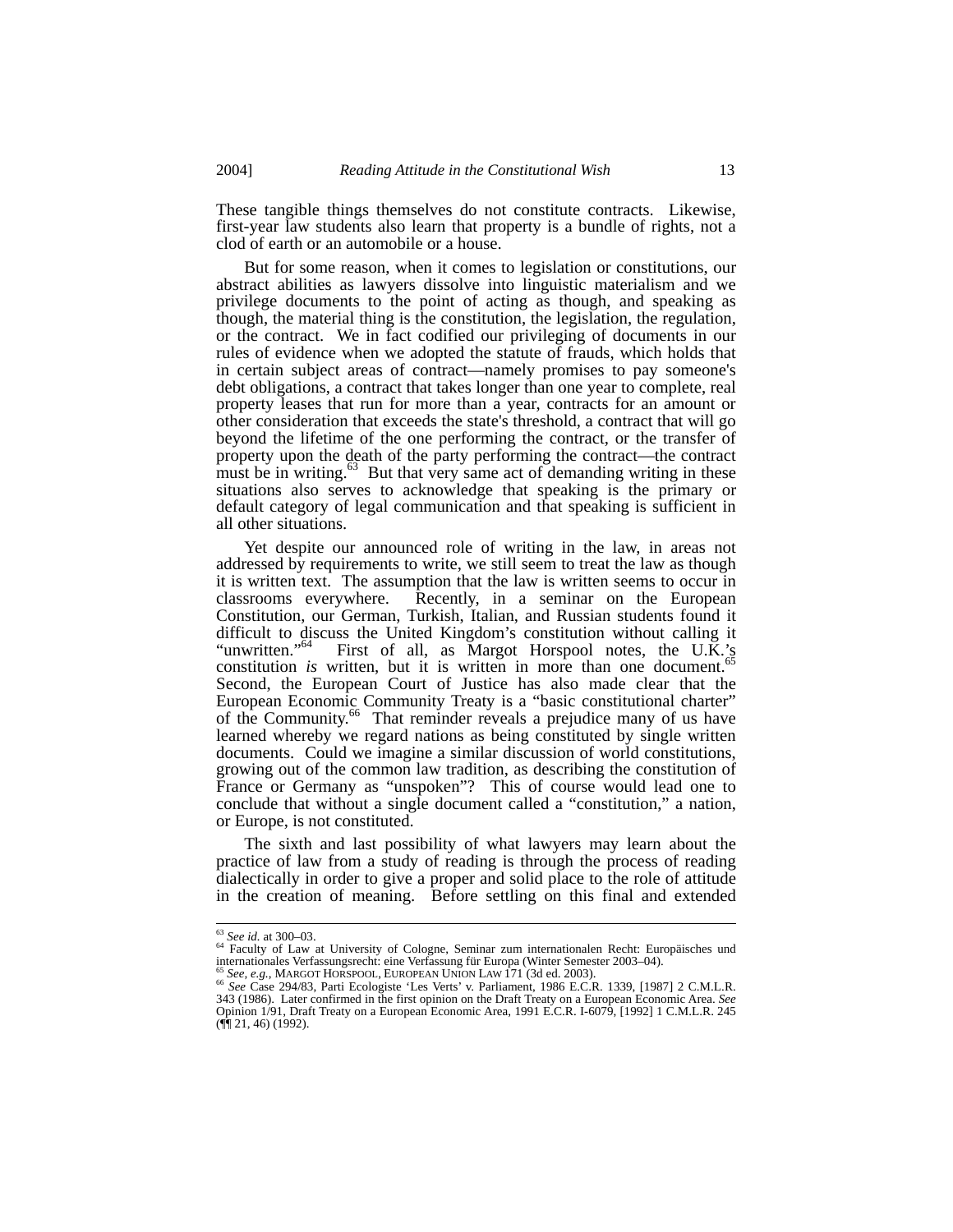discussion, one might note that this learning process is not a one-way street. What law does accomplish, although the work-a-day laborers of the law in offices and courtrooms may not call it such, is a sense of the utility in codifying rules of persuasion. While working with students of rhetoric and communication, it has become clear to me that the law also offers a codification of rules of persuasion that are otherwise left to rhetorical situation by rhetorical situation.<sup>67</sup> For instance, in the presentation of a case to the court, the burden of proof, the type and form of evidence, the order in which parties argue or question witnesses, the form of the questions, and so on, are all set by rules of court, statutes, or common law standards. Contrast that to a situation in which two people are simply arguing over whether American foreign policy is sound or which restaurant serves better pasta. In those cases, persuasion is left open to cultural codes that are unconsciously reinvented with each argument.

Thus one may see the range of possibilities for the study of reading to teach us something about the practice of law, including the inherent nature of different readings by different readers, the legitimacy of the resulting different meanings developed by those different readers, the variety of possibilities for legal practice based upon the differences among readers and their meanings, and the need for constructive comparisons of readers and meanings—beyond scientific appeals to mechanical accuracy that would suggest the intention of the author or the text alone can restrict or dictate a meaning for a reader. What follows is an extended application of these considerations to one type of legal text—the constitution. In this application, one can take the literary theory of Kenneth Burke, who explicitly treated the U.S. Constitution in his work, and see how it might yield understanding in a further constitutional application.

This brings me back to the sixth possibility and to questions of audience and method in my investigations. In legal education, there exists a class of course offerings known as the "law and" group, such as "law and philosophy," "law and psychology," "law and music," "law and literature," and so on. It is worth pausing to note just what one means with the conjunctive "and" in such course titles. Unless one can demonstrate an inherent connection of one subject to the other, or how one is constitutive of the other, it becomes reasonable to ask, why put these two things together at all (if in fact they are together)? If one is presenting more of a compare and contrast situation, then grammatically we might just as well say "law or philosophy," "law or psychology," and so on. The "and" in "law and" courses sets a knife on edge. The knife is the word "and."

Grammatically, as we announce the coupling of law with another discipline in order to name a new discipline, $\delta^8$  a movement, a project, a

et<br>Poulakos & Takis Poulakos, Classical Rhetorical Theory (1999), and not, for instance John<br>Poulakos & Takis Poulakos, Classical Rhetorical Theory (1999), and not, for instance in the sense that Edward Said chastises as a trendy synonym for any sort of literary study. *See* SAID, *supra* note 1, at 146. 68 Building interdisciplinarity brings its own problems. *See generally* Jane B. Baron, *Law, Literature,* 

*and the Problems of Interdisciplinarity*, 108 YALE L.J. 1059 (March 1999). *See also* Richard H.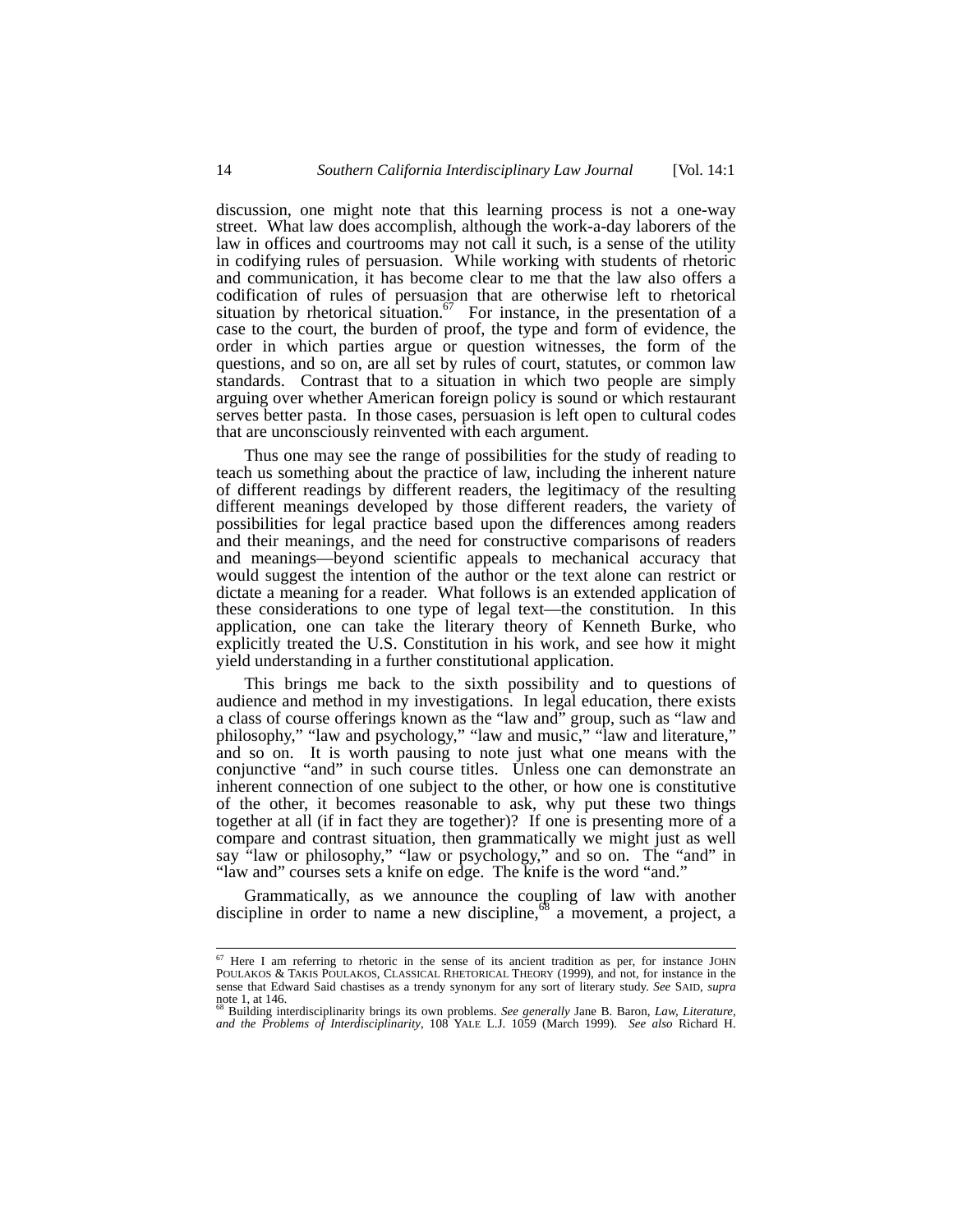student's classroom course of study, a degree, a symposium, a book, or an article, we use the conjunctive as a balance that might suggest equal treatment of two different subjects. Of course, it is also possible that one would want to be ambiguous and leave open as many possibilities for as many variations to be included under these rubrics as possible. But if we do want to be specific in our titles, remaining balanced on an "and" is just as difficult as sitting on the knife's edge. By comparison, if we used some other part of speech such as a preposition, for example, we might more accurately reflect what the mixing means: "law of psychology," "law in literature," or "accounting for lawyers." More importantly, if we were to decide to use prepositions, we would then be required to think more about what relationship we mean between the two subjects in our title. Not only that, but the preposition does not allow one to suggest that the two subjects are treated equally in association—"law in psychology," for example, is much different than "psychology in law." With the conjunctive "and," one can likely speculate which of the two is likely to be treated as the explanans and which as the explanandum<sup>69</sup> from the context in which one finds them. "Law and Rhetoric," for example, when offered in law school is likely to treat rhetoric as the special subject to be considered by lawyers, while the classics, communication, or rhetoric department of the university is likely to treat law as a special topic to be considered by rhetoric.

This presents a difficulty if we allow for the ambiguous "and" when we want to seriously consider the audience. An audience of lawyers, reading a text that flies the flag of "law and literature," for example, will of course bring different expectations to the text than will an audience of literary critics. Here I must lay my cards on the table and admit that although I would be happy that anyone finds this text provocative or at least bemusing, it is primarily the audience of lawyers and legal academics whom I have in mind. With that said about audience, some issues of method begin to precipitate. A colleague reports that while teaching a course on the subject of victim's rights at a law school, she finds it helpful to make references to literature that she assumes would be known by all students (thereby raising issues regarding canon construction, but that is an issue for another day) as a way of articulating a narrative framework for discussions of victimage, identity, and so on. When I asked whether she accomplishes the same through film or music, she said yes. That suggests that there is nothing unique to literature in her use of literature with law, but rather that it serves as a very useful tool to remind students that law functions as a part of culture.

Two other methods come to mind that would seem to rely more specifically on what role literature might uniquely play in the study and practice of law, and perhaps even raise the question of whether literature is

Weisberg, *Antonio's Legalistic Cruelty: Interdisciplinarity and "The Merchant of Venice*," 25 C. LITERATURE 12 (1998) (discussing the effects of interdisciplinarity).<br><sup>69</sup> I borrow these terms from their philosophical usage. *See*, *e.g.*, WESLEY SALMON, FOUR DECADES OF

SCIENTIFIC EXPLANATION (1989).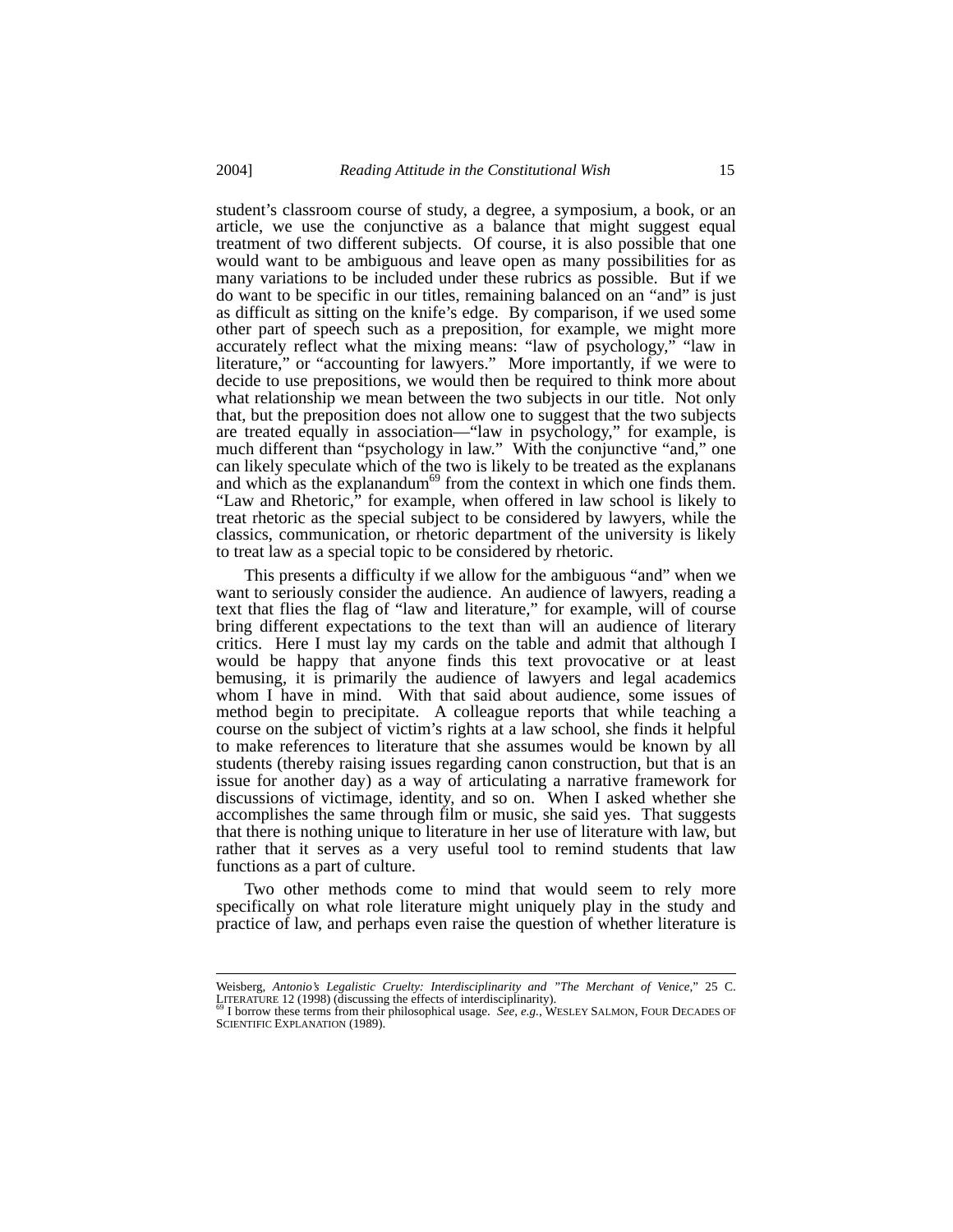constitutive of law. One could, for example, in treating law  $as$  literature<sup> $/0$ </sup> use a sort of inductive procedure, very much in keeping with the history of teaching in the common law, whereby lawyers taught law students by reporting on their own cases in practice.<sup>71</sup> As a matter of pedagogical method, one might do as journalists do in a content analysis when they count column inches of articles devoted to particular subjects. If one counted the texts lawyers spend the most time reading, one could treat those texts as the objects of literary criticism, practice, study, and analysis.

Alternatively, in treating law as literature, one could take an approach more consistent with the history and deductive practice of legal education in civil law countries, wherein one first considers the texts which announce the highest norms and then considers the texts that are derived or deduced from those norms. One would teach a student in the German system, for example, that the highest norms are articulated in the *Grundgesetz* (Basic Law), which functions as a constitution.<sup> $72$ </sup> If we take this deductive approach in the common law, as Americans have in altering the British system, we too might begin a consideration of law as literature with a reading of constitutions.

As but one example, I offer Kenneth Burke's reading of the constitution as a sixth possibility in my list of what lawyers might learn from a study of reading. The appeal of Burke is based less upon his position within New Criticism than it is upon his direct, extended, and language-based theory of constitutions. While Wolfgang Iser and others are careful to limit their reflections on reading to what Iser calls "literary texts" (indeed, Iser is careful enough to say that he is not even constructing literary theory, but literary history, in *The Implied Reader*),<sup>73</sup> other critics are more inclusive, such as Roman Ingarden, who extends the explanatory power of his "intentional sentence correlatives" to short stories, novels, dialogues, drama, and scientific theory. $\frac{7}{4}$ 

Of imaginative literature Burke has shown that it is a form of communication, something that takes place between writer and readers, and that it is strategic or rhetorical in the sense that it must order and encompass situations in ways that make sense to readers. Moreover, just as imaginative works may be said to have a sociological side, so life itself may be understood dramatistically, as though it were a literary text.

But most specifically, Burke goes so far as to develop a dramatistic pentad to explain human motivation *from* the dialectic practice of reading

 $70$  This distinction is elegantly materialized in the two-volume set THE WORLD OF LAW: LAW IN LITERATURE AND LAW AS LITERATURE (Ephraim London ed., 1960). In application of this distinction, James Boyd White claims that law is essentially literary. *See* James Boyd White, *Writing and Reading* in *Philosophy, Law, and Poetry, in* LAW AND LITERATURE 1, 20 (Michael Freeman & Andrew Lewis eds.) (Current Legal Iss

<sup>&</sup>lt;sup>71</sup> See generally BAKER, supra note 50.<br><sup>72</sup> See generally BAKER, supra note 26, at 42. See generally FISHER, supra note 30, at 20.<br><sup>73</sup> See ZIPPELIUS, supra note 26, at 42. See generally FISHER, supra note 30, at 20.<br><sup>7</sup>

*Social Action, in THE LEGACY OF KENNETH BURKE 28, 29 (Herbert W. Simons & Trevor Melia, eds., Social Action, in THE LEGACY OF KENNETH BURKE 28, 29 (Herbert W. Simons & Trevor Melia, eds.,* 1989).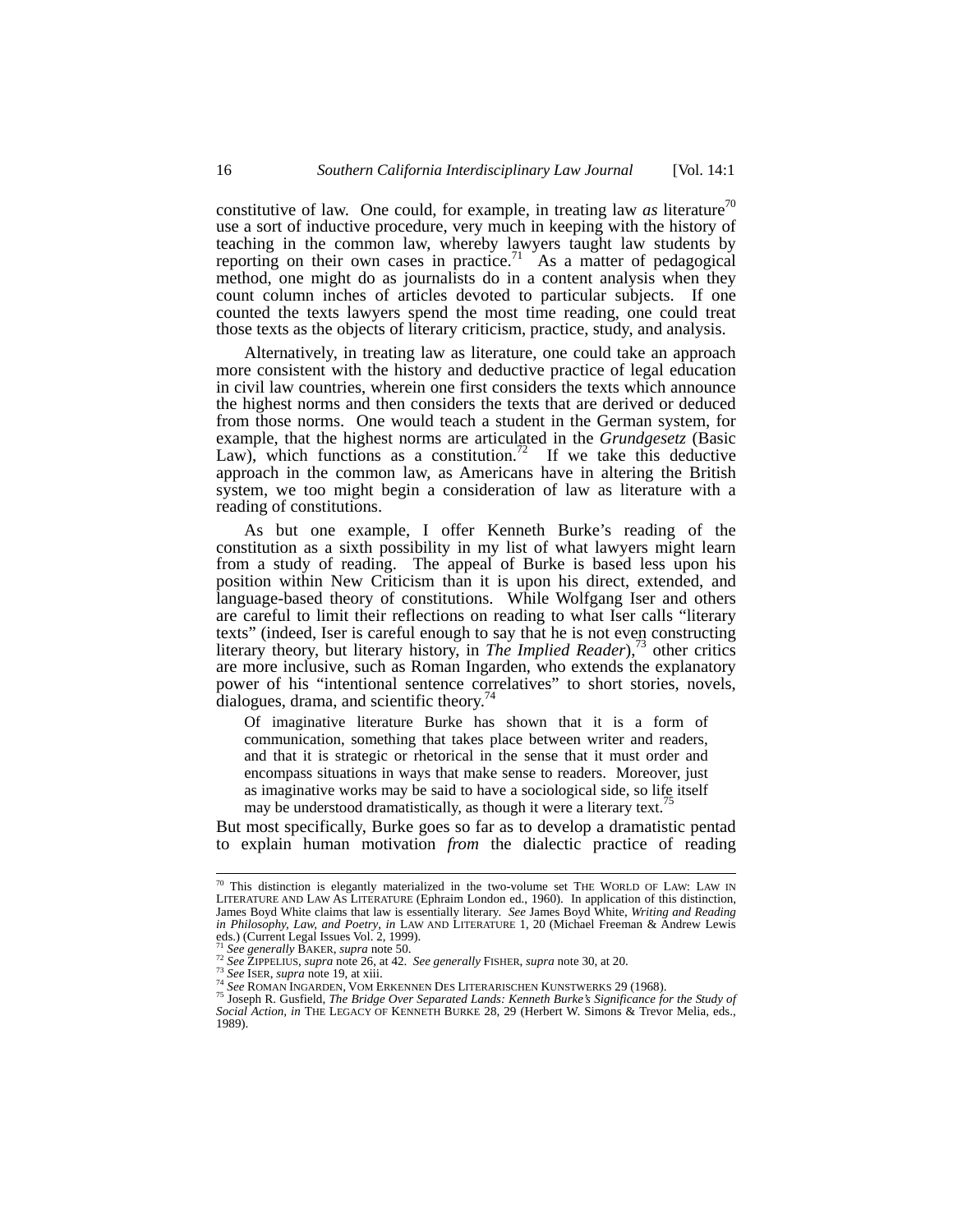constitutions.76 According to Wayne Booth, "What Burke has done better than anyone else is to find a way to connect literature with life without reducing either." $\frac{7}{7}$ 

## III. MAKING SENSE OF THE CONSTITUTIONAL WISH THROUGH A STUDY OF READING

Because Burke has very specific meanings for some common words, and uses several neologisms, a discussion of his ideas on reading constitutions first requires defining some of those terms and placing others in context. After having done so, one has a set of hand tools, so to speak, with which to go to work on reading a constitution in Burke's sense. For this reading, Burke offers two overlapping concepts to help us bring our reading practices to consciousness when reading constitutions. The first is the admonition to read dialectically, and the second is to focus on the role of attitude in our readings of constitutions. He uses these concepts to critique the type of reading that he says leads to legal positivism. In legal circles, one might find resistance to positivism on ideological or philosophical grounds, against which one can argue differing ideologies or philosophies. But Burke demonstrates that our way of reading can itself carry forward and reproduce positivism.

Although both dialectic reading and a focus on attitude are found in multiple places throughout Burke's body of work, they come together most thoroughly and explicitly in what is perhaps his most well-known work, *A*  Grammar of Motives.<sup>78</sup> Although he addresses reading across a broad spectrum of genres in that work, in the end he applies the concepts specifically to constitutions. For present purposes it is worth noting that the entire project of developing *A Grammar of Motives* was accomplished by writing backward in a search for further foundational explanations from his original desire to discuss the reading of constitutions. One finds at what is now the beginning of the book the analytical terms that together he calls a "pentad of key terms"—the "five terms [used] as generating principle of our investigation" of motives<sup>79</sup>—that leads to reading the constitution. According to Burke, "any complete statement about motives will offer *some kind of* answer to these five questions: what was done (act), when or where it was done (scene), who did it (agent), how he did it (agency), and why (purpose)."<sup>80</sup> And also worthy of note for present purposes, it is

<sup>76</sup> *See generally* KENNETH BURKE, <sup>A</sup> GRAMMAR OF MOTIVES 323–444 (1969). 77 Ben Yagoda, *Kenneth Burke: The Greatest Literary Critic Since Coleridge?*, HORIZON, June 23, 1980, at 66, 67.<br><sup>78</sup> BURKE, *supra* note 76.

<sup>&</sup>lt;sup>79</sup> Id. at xv.<br><sup>80</sup> *Id.* at xv.<br><sup>80</sup> *Id.* This pentad of dramatistic terms has been applied to many different human endeavors by scholars and students alike in attempts to explain human motivations. Scholars are listed in Richard H. Thames, *A Selected Bibliography of Critical Responses to Kenneth Burke, 1968–1986, in* THE LEGACY OF KENNETH BURKE 305 (Herbert W. Simons & Trevor Melia, eds., 1989), *updated in* Richard H. Thames & John Mcinerney, *Kenneth Burke: Secondary Bibliography 1985–1995,* 10 THE KENNETH BURKE SOCIETY NEWSLETTER 1, June 1995, at 26. For students' and scholars' applications, see for example any conference catalogue of papers presented at the National Communication Association's annual conference.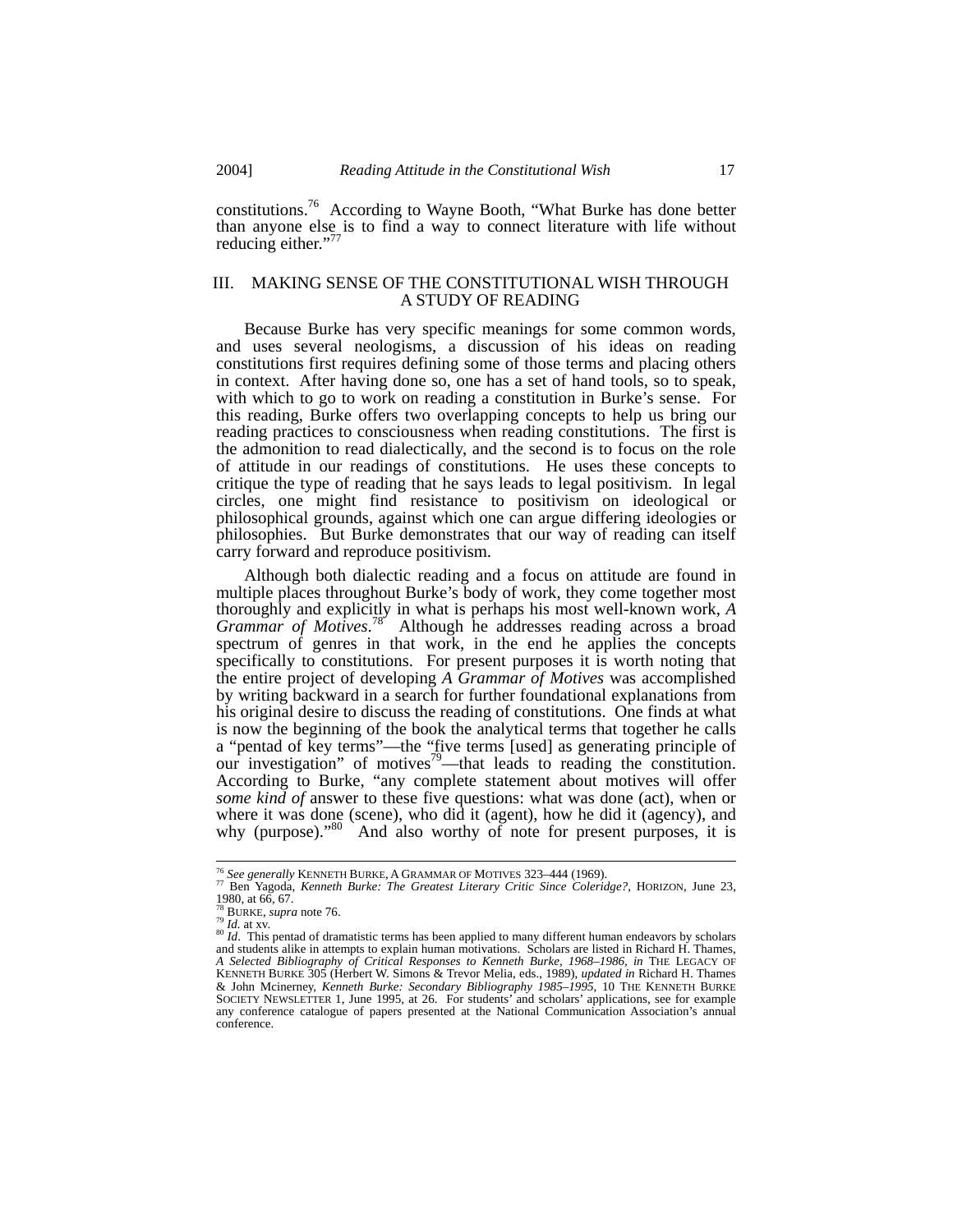important that later in other books and articles that employ the pentad, Burke added the term "attitude"<sup>81</sup>—a term that he said had really been there all along, but had escaped having been named as its own necessary term for analysis in earlier works. He distinguishes the "how" of agency from the "how" of attitude when he adds that "[t]o build something with a hammer would involve an instrument, or 'agency'; to build with diligence would involve an 'attitude,' a 'how.'"82 These together form the components of Burke's notion of "dramatism," a "method of terministic analysis" as he later calls it in an essay entitled "Dramatism."<sup>83</sup>

Returning to the two concepts that help us to bring our reading practices to consciousness when reading constitutions, one first comes to the notion of dialectic. In Burke's *Grammar*, the first sentences of the last section, "Dialectic in General," tell the reader:

By dialectics in the most general sense we mean the employment of the possibilities of linguistic transformation. Or we may mean the study of such possibilities. Though we have often used 'dialectic' and 'dramatistic' as synonymous, dialectic in the general sense is a word of broader scope, since it includes idioms that are non-dramatistic."<sup>84</sup>

Thus it would seem that a discussion of the "Dialectic of Constitutions" will also be of a broader scope than a consideration of the pentad of dramatistic terms as applied to the Constitution. Burke's notion of dialectic is a winding tour through a typically-Burkean landscape of literary sources. Yet, in the balance, he settles largely on the Platonic concept of Socratic dialectic. The notion of Socratic dialectic is a sort of discussion and reasoning through dialogue that is spoken or written. He even defines "dialectic" dialectically:

 In this connection, we might note a distinction between positive and dialectical terms—the former being terms that do not require an opposite to define them, the latter being terms that do require an opposite. "Apple," for instance, is a positive term, in that we do not require, to understand it, the concept of a "counter-apple." But a term like "freedom" is dialectical, in that we cannot locate its meaning without reference to the concepts of either "feudalism" or "socialism."

 Our courts consider the Constitution in accordance with theories of positive law—yet actually the Constitution is a dialectical instrument; and one cannot properly interpret the course of judicial decisions unless he treats our "guaranties of Constitutional rights" not as positive terms but as dialectical ones.

\* \* \*

<sup>&</sup>lt;sup>81</sup> According to Trevor Melia, "'attitude' has been implicit in the pentad from the beginning, and it is clear that were Burke writing *Grammar* today, he would treat the term separately." Trevor Melia, Scientism and Dramatism, in THE LEGACY OF KENNETH BURKE, supra note 80, at 71 n.21.<br>
<sup>82</sup> BURKE, supra note 76, at 443.<br>
<sup>82</sup> BURKE, supra note 76, at 443.<br>
<sup>83</sup> Kenneth Burke, *Dramatism*, in COMMUNICATION: CONCEPTS AND P

ed. 1967) (hereinafter Burke, CONCEPTS AND PERSPECTIVES). A shorter version of this article appears in 7 INTERNATIONAL ENCYCLOPEDIA OF THE SOCIAL SCIENCES 445 (1968).<br><sup>84</sup> BURKE, *supra* note 76, at 402.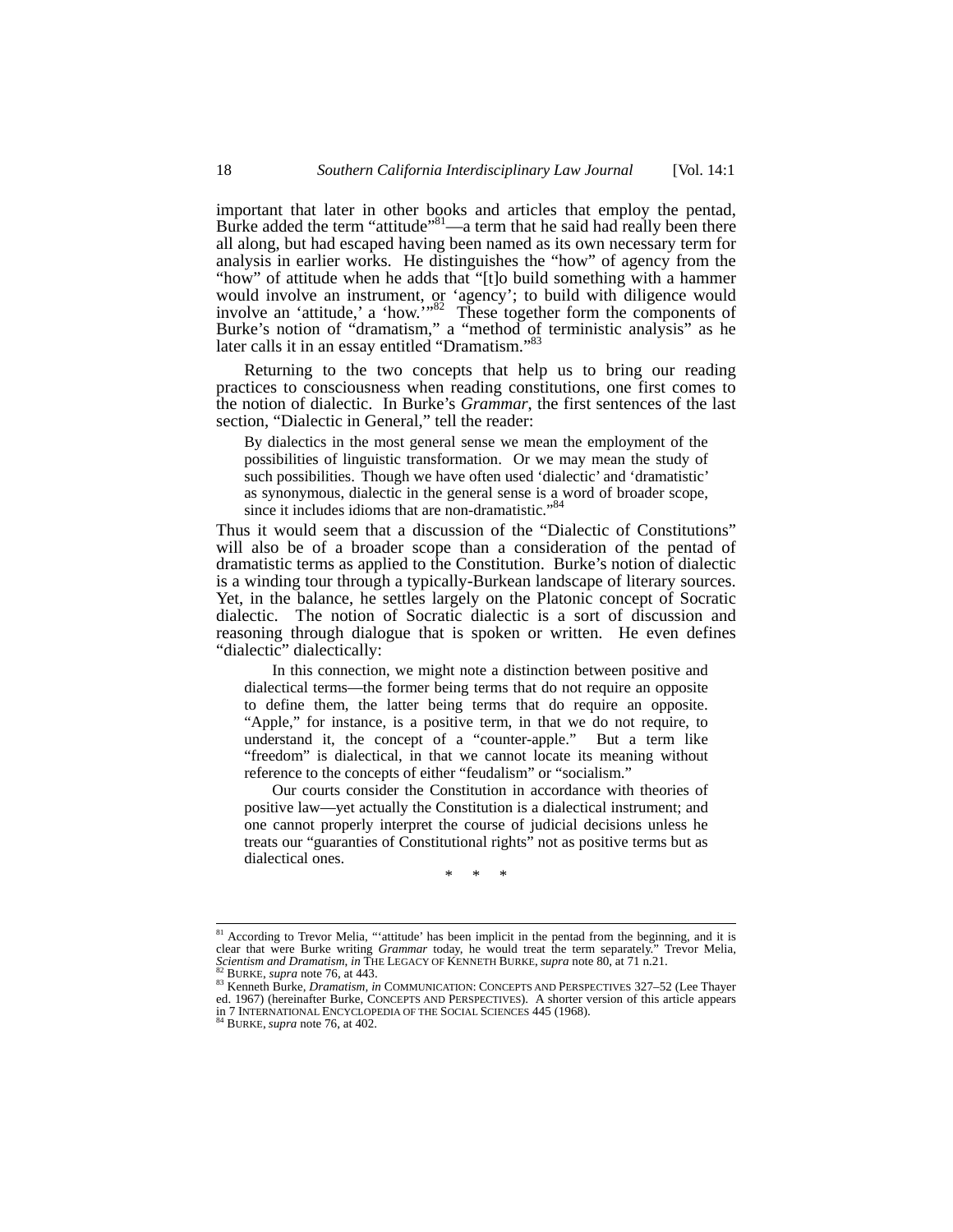However, the statement that a term is "dialectical," in that it derives its meaning from an opposite term, and that the opposite term may be different at different historical periods, does not at all imply that such terms are "meaningless." All we need to do is to decide what they are *against* at a given period . . . . Much of the cruder linguistic analysis done by the debunk-semanticist school . . . involves the simple fallacy of failing to note the distinction between positive and dialectical terms, whereby, in applying to *dialectical* terms the instruments of analysis proper to *positive* terms, they can persuade themselves that the terms are meaningless.<sup>8</sup>

This sense that one must read a constitution as a dialectic response to perceived ills of the time is akin to Iser's sense of reading the novel as well:

Though the novel deals with social and historical norms, this does not mean that it simply reproduces contemporary values. The mere fact that not all norms can possibly be included in the novel shows that there must have been a process of selection, and this in turn, as we shall see, is liable to be less in accordance with contemporary values than in opposition to them.<sup>86</sup>

E. H. Gombrich has reminded us that whenever "consistent reading suggests itself . . . illusion takes over."<sup>87</sup> This is precisely one of the reasons why we might consider lessons from reading literature in reading constitutions. Burke addresses the question, "Why is literary theory concerned with constitutions at all?" in two points. First, he begins his *Grammar* by asking, "What is involved, when we say what people are doing and why they are doing it?"88 Consider Burke's etymological definition of the term under consideration: "constitution."

In addition to understanding Burke's definition of "dialectic," one needs to understand his definition of "constitution" to in turn understand the role of attitude in reading a constitution. Initially, Burke believed that with the term "constitution" he was at a beginning point for understanding human motives,<sup>89</sup> but while pondering the notion of being logically prior, he arrived at his pentad of dramatistic terms "as a 'final' set of terms that seemed to cluster about our thoughts about the Constitution as an 'enactment.'<sup>,90</sup> In his essay "Antinomies of Definition," found in 'enactment.'"<sup>90</sup> In his essay "Antinomies of Definition," found in Grammar,<sup>91</sup> Burke provides an exegesis of what he calls the "Stance" family"—a family that not only includes substance, consist, constancy, contrast, destiny, ecstasy, existence, hypostatize, obstacle, stage, state, status, statute, stead, subsist and system, but also includes constitution. The etymological root for this family according to Burke is *sta*, to stand

<sup>&</sup>lt;sup>85</sup> Burke's first discussion of the constitutional wish can be found already in the first edition of his *Philosophy of Literary Form* (1941), wherein he reveals his thoughts on dialectic and the U.S. Constitution. BURKE, *supra* note 13, at 109–11 n.26.

<sup>&</sup>lt;sup>86</sup> ISER, *supra* note 19, at xii.<br>
<sup>87</sup> E. H. GOMBRICH, ART AND ILLUSION 204 (1962).<br>
<sup>88</sup> BURKE, *supra* note 76, at xv.<br>
<sup>99</sup> *See id.* at 338.<br>
<sup>91</sup> Id. at 340.<br>
<sup>91</sup> Id. at 21.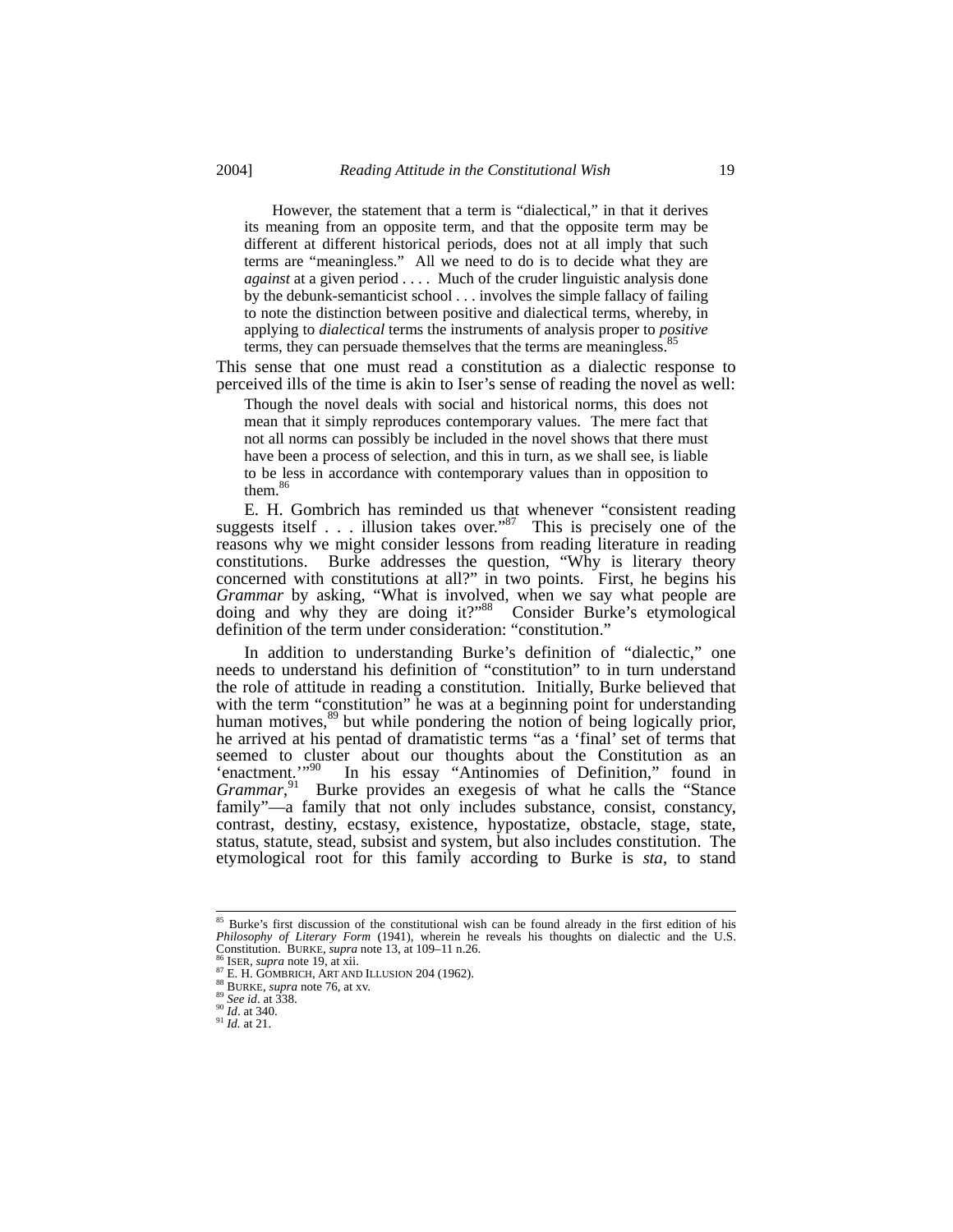(Sanskrit, *stha*).92 Thus, "constitution" is derived from *con* (against) and *"statuere,* to place, set—which in turn is related to *stare*, stand."93 Therefore, after surveying a variety of ordinary dictionary usages of "constitution,"<sup>94</sup> Burke maintains that "constitution" is concerned with matters of substance and motive. Consequently, "a constitution is a substance—and as such, it is a set of motives.<sup>"95</sup> "'Substance' and 'motivation' are convertible terms."<sup>96</sup>

Appropriate to this discussion, one might note that Burke directly applies his pentad of dramatistic terms that explain human motivation to law, precisely as he defines constitutions: "A legal constitution is an act or body of acts (or enactments), done by *agents* (such as rulers, magistrates, or other representative persons), and designed (*purpose*) to serve as a motivational ground (*scene*) of subsequent actions, it being thus an instrument, (*agency*) for the shaping of human relations."97 Note in the preceding that Burke is not concerned with the word "constitution" alone, but with its application in law. In this capacity, "law" can mean either the mere codification of custom or a device for the transformation of customs. "In a given instance, of course, it is difficult to decide exactly which of these functions, the conservative or the innovative, a given legal enactment or judicial decision is performing."98 This would seem to be a dialectic of Burke's own invention, and one that will respectively match that of reading a constitution as an act of positive law and reading a constitution as the attitude of a wish.

Having completed the list of necessary terms and definitions, we are ready to consider what Burke has to offer lawyers in reading constitutions. In his analysis, the featured term of the dramatistic pentad is *act*. When defining "act" or "action" one must keep in mind Burke's definition of "human" as well, because for Burke "action is a term for the kind of behavior possible to a typically symbol-using animal (such as man) in contrast with the extra symbolic or non symbolic operations [motions] of nature."<sup>99</sup> In developing and using this pentad, Burke's use of drama is not as a metaphor; it is a "fixed form that helps us discover what the implications of the terms 'act' and 'person' *really are*."100

Not unlike Nietzsche's shift in focus from being to becoming, a shift with which Burke was familiar, Burke's early featuring of "act" in his own analyses eventually shifts to the featuring of "attitude," once attitude is added to his network of dramatistic terms. The form of the network is important in that eventually he decides that he can best explain human

 <sup>92</sup> *See id*. *See also* MARTIN HEIDEGER, INTRODUCTION TO METAPHYSICS (Yale University Press 2000). *See generally* KENNETH B. SOUTHWELL, KENNETH BURKE & MARTIN HEIDEGGER: WITH A NOTE AGAINST DECONSTRUCTION (1987) for a comparison of the work of Burke and Heidegger.<br><sup>93</sup> BURKE, *supra* note 76, at 323.<br><sup>94</sup> Id. at 341.<br><sup>95</sup> Id. at 342.<br><sup>97</sup> Id. at 342.<br><sup>97</sup> Id. at 342.<br><sup>97</sup> Id. at 342.<br><sup>97</sup> Id. at 342.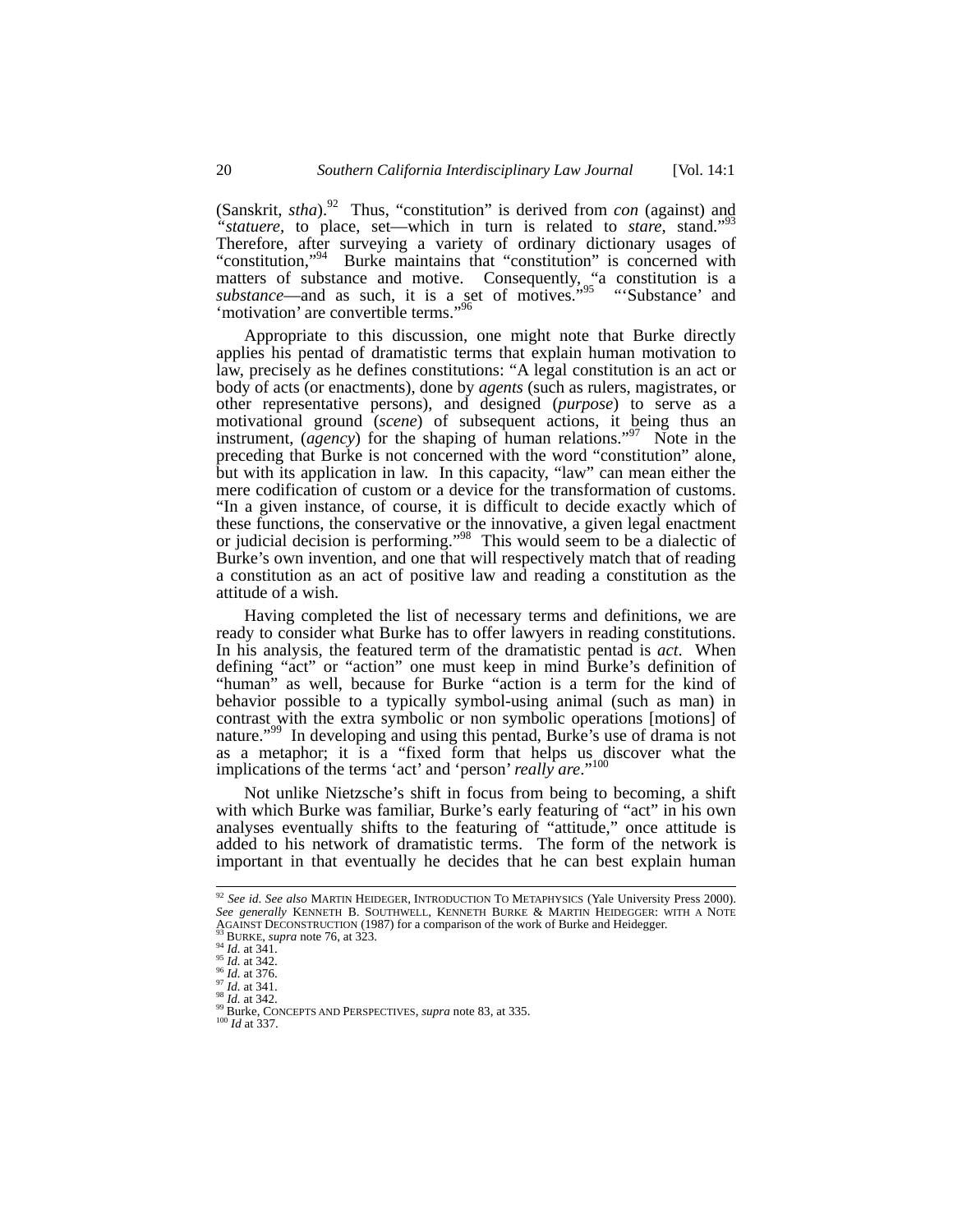motivation not through the static nature of the act (or through the static nature of any of the other four terms alone—scene, agent, agency or purpose), but through what he calls "attitude." Burke references the notion of attitude found in the work of his New Criticism colleague, I. A. Richards, who asked, "What gives the experience of reading a certain poem its value?"<sup>101</sup> and answered in a manner consistent with Latour's discontent with explanations in criticism (mentioned above) $\frac{102}{102}$  that "[t]o excite a serious and reverent attitude is one thing. To set forth an explanation is another."<sup>103</sup>

Burke reports that in his concept of attitude, "the attitude or incipient act is a region of ambiguous possibilities."<sup>104</sup> Attitudes are considered by Burke to be ambiguous because they can substitute for an action or lead to an action.<sup>105</sup> Wayne C. Booth later mobilizes the term "attitude" when, in "The Scholar in Society," he rejects the notion of the ivory-tower professor engaged in inquiry for its own sake and, instead, proposes the scholar who acknowledges his or her public role through a set of five habits that eventually includes the attitude of intellectual virtue.<sup>106</sup> As has been noted by Laurence Musgrave, "A rational habit or intellectual virtue then is similar to Burke's notion of attitude as the manner of one's performance, but Booth goes further by proposing five specific scholarly traits."<sup>107</sup>

His sense of dialectic, coupled with the idea of attitude, gives Burke the operative term "the constitutional wish."108 Over the course of his writing, he not only shifts the focus of his analysis from acts to attitudes, but also tells the reader how and why he has done so. In the history of reading in the law, and particularly in the reading of constitutions, there has been a historic focus of analysis on the comparison of acts or persons and their attendant motivations. Burke points to what might happen if we focus upon attitude, and also introduces the idea that while we focus on one part of the network, we may not ignore the other five explanatory terms in the network, in this case including act. In "Dissolution of Drama," Burke notes that one of the four ways in which drama is dissolved is "by the turn from dramatic *act* to lyric *state*. This is not to be considered dissolution in the full sense, since *status* is a reciprocal of *actus*."109 One need not stretch the imagination far to see the correlation between *status* and attitude in this dialectical pair. (This dialectical pairing of dramatistic terms into ratios scene-act, scene-agent, and so on, is one way in which Burke keeps the analytic help of the network flowing while focusing on just one term.) In this sense, the attitude of the reader, not the intention of the writer, becomes

<sup>&</sup>lt;sup>101</sup> I. A. RICHARDS, PRINCIPLES OF LITERARY CRITICISM 2 (1925).<br><sup>102</sup> *See* discussion *supra* notes 5–7 and accompanying text.<br><sup>103</sup> BURKE, *supra* note 76, at 242.<br><sup>105</sup> *See id.* at 236.<br><sup>105</sup> *See id.* at 236.<br><sup>106</sup> OCCASIONS 1967–1988, 45–75 (1988).<br><sup>107</sup> Laurence E. Musgrove, *Attitude for 'Coming to Terms*,' 87 ENGLISH JOURNAL 85, 86 (1998),

*available at* http://english.sxu.edu/musgrove/engjrnl.htm. 108 BURKE, *supra* note 76, at 323. 109 *Id.* at 441.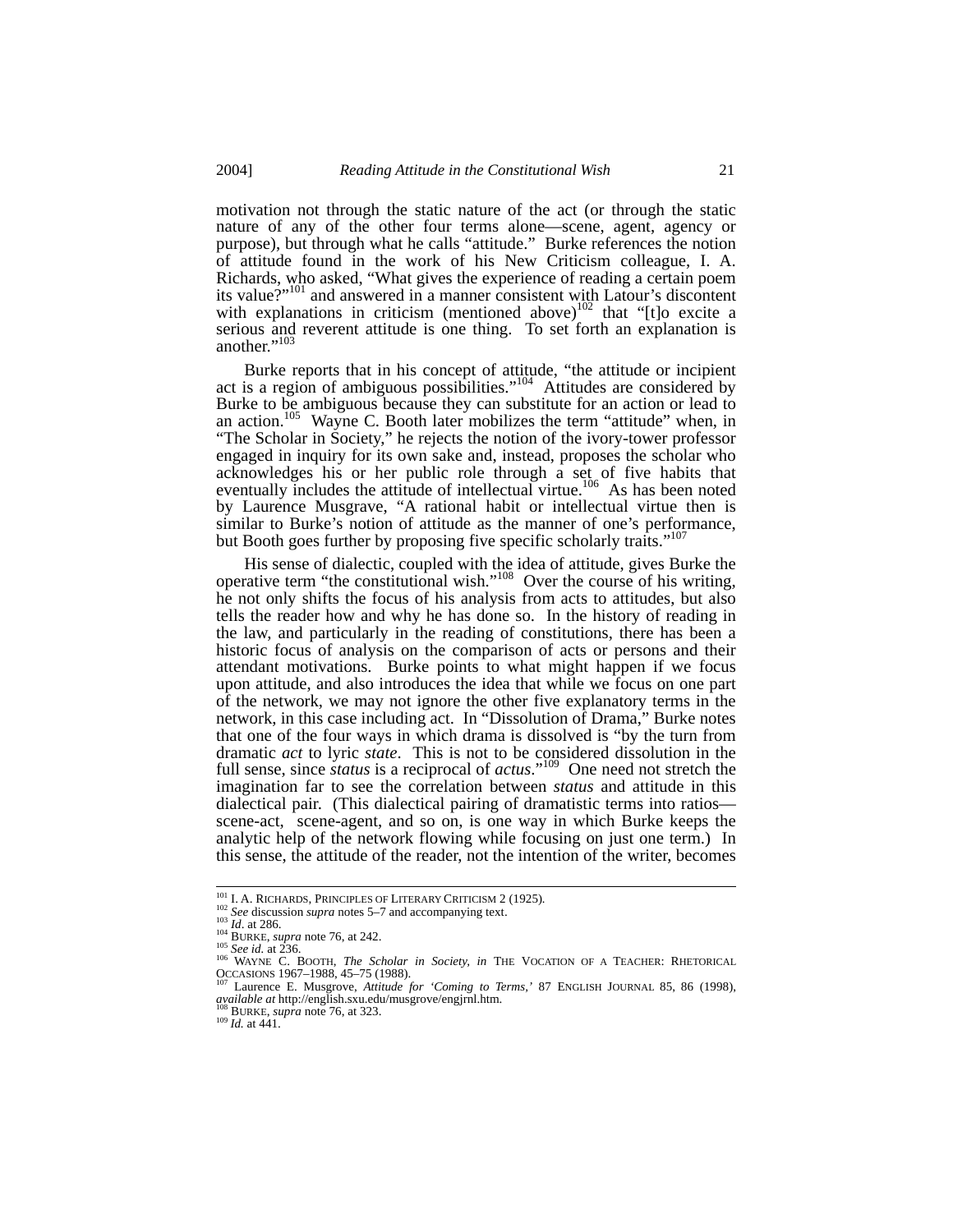a conscious place of meaning creation. In twentieth century literary texts, the connections within the text are left with so many gaps, according to Iser,

that one's attention is almost exclusively occupied with the search for connections between the fragments; the object of this is not to complicate the 'spectrum' of connections, so much as to make us aware of the nature of our own capacity for providing links. In such cases, the text refers back directly to our own preconceptions—which are revealed by the act of interpretation that is a basic element of the reading process."<sup>110</sup>

The relevance of the idea of attitude to legal reading and the construction of legal meaning is not limited to Burke's literary perspective, nor is it limited to constitutions. From the historical perspective, Atiyah and Summers in *Anglo American Legal Reasoning in Forms and Concepts* emphasize the supreme importance of attitude in the additional example of adjudication and opinion-writing when they compare the U.S. and the  $U.K.:$ 

The version of stare decisis which prevails in England today is somewhat less strict than the version which operated earlier in this century, but is still very strict by modern American standards. The actual rules (if they are rules) governing which courts are strictly bound to follow precedents of which other courts are not on the face of it very different in the two countries, but the differences in practical operation of stare decisis are nevertheless very great. Thus it seems that the difference between the two versions of stare decisis lies not so much in any formal rules as in the general attitude of the judges to a number of key issues. This difference of attitude could also be seen as a difference in the general vision of law to which the judges adhere.<sup>111</sup>

Given that Burke himself featured the act in his early analyses of human motivation, just as the history of reading constitutions has done, it is insightful to note why he shifted his focus to attitude. Burke's dramatistic analysis of human motivation brought him to the conclusion that an analysis of motivation which begins with an act will result in scapegoating and victimage.<sup>112</sup> Thus, in reflexively applying his own dramatistic analysis to his own profession of writing and criticism, he recognized the danger of writing calls to action, or even diatribes of his own which themselves would constitute action, and in turn, result in victimage. Consequently, he discarded action and arrived at a new term to feature in his dramatistic analysis, one that would not gravitate back to act as a featured term in his network of terms. Hence, he features attitude. A very good example of this analysis which features attitude, and one that fits current cultural concerns as well as an analysis of reading constitutions, is Burke's own attitude on ecology.

<sup>&</sup>lt;sup>110</sup> ISER, *supra* note 19, at 280.<br><sup>111</sup> P. S. ATIYAH & ROBERT S. SUMMERS, FORM AND SUBSTANCE IN ANGLO-AMERICAN LAW: A COMPARATIVE STUDY OF LEGAL REASONING, LEGAL THEORY, AND LEGAL INSTITUTIONS 119 (1987). 112 Kenneth Burke, *Dramatism*, 7 INTERNATIONAL ENCYCLOPEDIA OF THE SOCIAL SCIENCES 445, 450 (1968).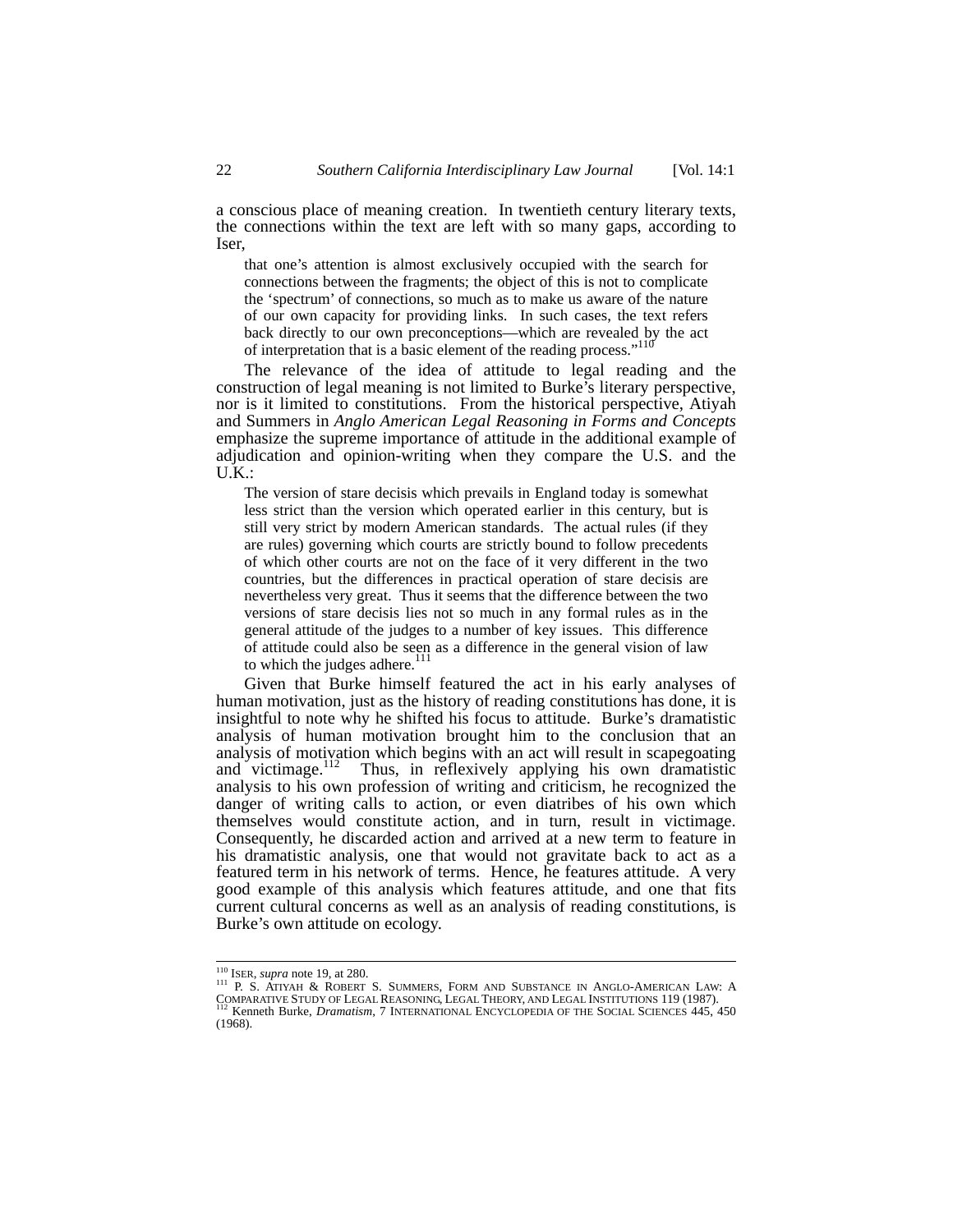Despite having recognized the dangers of technological pollution in the 1930s, Burke refrained for the most part from attacking the identified sources of pollution with his very effective pen or otherwise. Instead, he satirized the situation in "Why Satire, with a Plan for Writing One"<sup>113</sup> and "Towards Helhaven: Three Stages of a Vision."114 Burke talks about satire as a soothing comportment toward the nuisance of technological pollution. After being asked in an interview to disclose the secrets of his longevity (at the age of eighty-eight), he first counted Prohibition as having changed his drinking habits sufficiently to avoid cirrhosis of the liver,<sup>115</sup> and then added,

another thing I think I learned, a trick just in writing: I began to develop, when I was writing my novel . . . I had a high blood-pressure style. I learned how to change my style. I had to take it easy, take it easy . . . . I think what Nietzsche's *Will to Power* amounts to is that he wrote one letter to the editor after another and didn't ship them to the editors, just a bunch of unsent letters to the editor. They all had this fury in them. It's a tough thing to take, you know; you can't do that. You can't turn that stuff around . . . a lot of that stuff you can get around by writing burlesques of it rather than taking it seriously; turning it into fun.<sup>116</sup>

Burke in turn heeds his own advice regarding technological pollution and ecology:

[T]he aim [of a satire] would be to sustain the theme of pollution not directly, but like the drone, the fixed continuous note emitted by a bagpipe, while the emphasis was upon whatever melody was being played above it. In this way, ideally, the nagging theme of pollution would never let up, yet the developments built atop it would call for attention in their own right. The result would be a compromise insofar as the antics of the satire would not make necessary the abandoning of the theme. $117$ 

And so the dramatistic attitude of satire can work to analyze a problem like ecology rather than using an analysis of acts of pollution, regulation of pollution, prevention of pollution, and so on. One can use the analytic tools of dialectic and attitude to define and understand "constitution," and apply them to the U.S. Constitution, as Burke does. A further test of the general usefulness of the dramatistic tools is to extend the application to a state constitution.

### IV. CLEAN ENVIRONMENT AS EXAMPLE OF THE CONSTITUTIONAL WISH

In the spirit of Burke's connection of literature to life, as noted by Booth above, I note that in teaching international law, I am presented with the opportunity to connect legal theory to legal practice. In this case, I am even given the opportunity to demonstrate not just a need for theory, but for a philosophy of law. Especially given the events of current world politics,

<sup>&</sup>lt;sup>113</sup> Kenneth Burke, *Why Satire, with a Plan for Writing One*, 13 MICH. Q. REV. 307 (1974).<br><sup>114</sup> Kenneth Burke, *Towards Helhaven: Three Stages of a Vision*, 79 SEWANEE REV. 11 (1971).<br><sup>115</sup> Kenneth Burke & Malcolm Cowl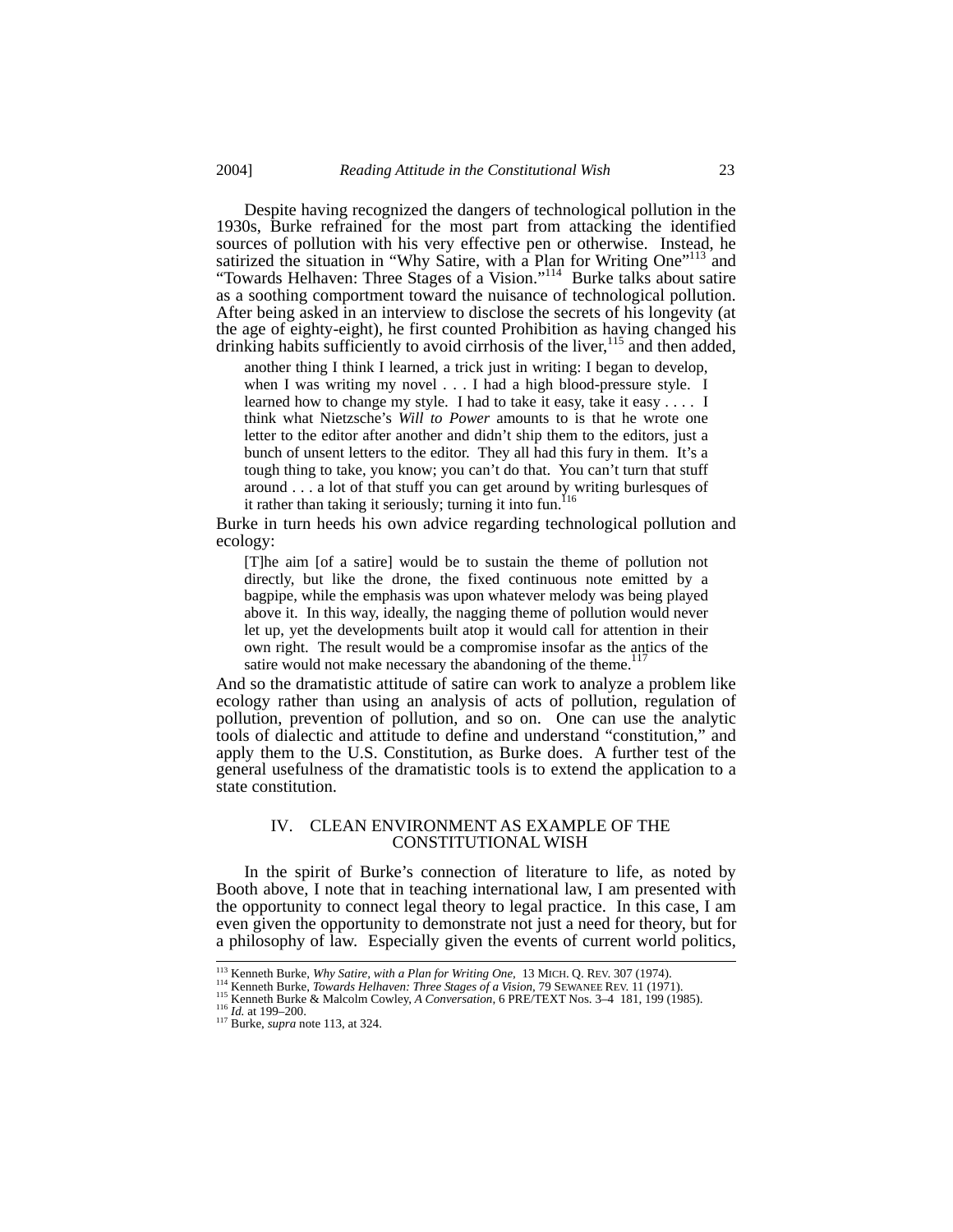both the conservative wag and the neophyte find it simple to ask whether there is indeed such a thing as international law. The answer to this question, I maintain, depends upon one's legal philosophy. Rear-looking interpreters of the nation-state as the final and permanent chapter in legal history find comfort in exercising, if not naming, their philosophy of legal positivism—the command of the sovereign (backed by a threat of force).<sup>118</sup> That said, they go on to add that with no international sovereign and no court of supra-national, mandatory jurisdiction, if there are any international rules of conduct, they are not law, are they? This reasoning ignores other philosophies of law, however; most notably, natural law.<sup>1</sup> Even without a consideration for divine intervention or a world-wide shared sense of right and wrong, there are other and far simpler examples of human behavior that cannot be explained by equating human motivation in the law with legal positivism, descriptively or prescriptively. For instance, diplomacy, politics in general, paying taxes for which there is no chance of audit, or waiting for the red traffic light to change even when there is no one around at three o'clock in the morning also contribute to what we know as the law. In current discussions of the accession of Turkey to the European Union, one of the characterizations of what it means to be European is to have an attitude toward the rule of law that is not simply a reaction to the threat of force. All of these examples help us to understand the law not as acts, in Burke's conception, but as attitude. And as I have laid out above, attitude—at least per Burke's intricate literary "fixed form" of analysis—is vital to understanding the rules, the grammar of human motivation, including the law.

Ecology serves as a synthesis of Burke's theory, and to bring it up-todate in application. Ecology has only relatively recently been made an explicit concern of constitutions. It may best be understood not when analyzed as permitting or prohibiting acts, but for the attitude that a reader may adopt in making meaning from a constitution.<sup>120</sup> In his own work, Burke characterizes the problem of environmental pollution as the drone of the bagpipe that, due to the nature of its play, always continues on in the background. He addresses it not with action, but with the attitude of satire:

[I]t goes on nagging me. Consequently, as I hope to make clear, my thoughts on satire in this connection come to a focus in plans for a literary

<sup>&</sup>lt;sup>118</sup> As announced by JEREMY BENTHAM, INTRODUCTION TO THE PRINCIPLES OF MORALS AND LEGISLATION (1789) and echoed by JOHN AUSTIN, LECTURES ON JURISPRUDENCE, OR THE PHILOSOPHY OF POSITIVE LAW (1863), and continued, with revisions, in the twentieth century by HANS KELSEN, THE GENERAL THEORY OF LAW AND THE STATE (1945).

Cf. H. L. A. Hart, *Legal Positivism, in* THE ENCYCLOPEDIA OF PHILOSOPHY (Paul Edwards ed., 1967); Richard Wollheim, *Natural Law*, *in* THE ENCYCLOPEDIA OF PHILOSOPHY.<br><sup>120</sup> Treaties may work the same way—not as positive law, because there is no sovereign. French

political journalist Anne-Elisabeth Moutet has made the point that the Americans and English have the international reputation among political journalists of taking the attitude that treaties are like statutes, and that signing one or ratifying one binds one with all the penalties for breach that one could expect for breach of contract or violation of statutory duty. By comparison, French and other continental diplomats see signing treaties as "wishes." Thus one need not take the attitude that without mathematical certainty of compliance, one cannot enter, or should withdraw from a treaty. This attitude would seem to have spelled a different outcome for the Bush administration regarding the Kyoto Protocol withdrawal. Correspondence from Anne-Elisabeth Moutet, to Kirk Junker (Oct. 18, 2002) (on file with author).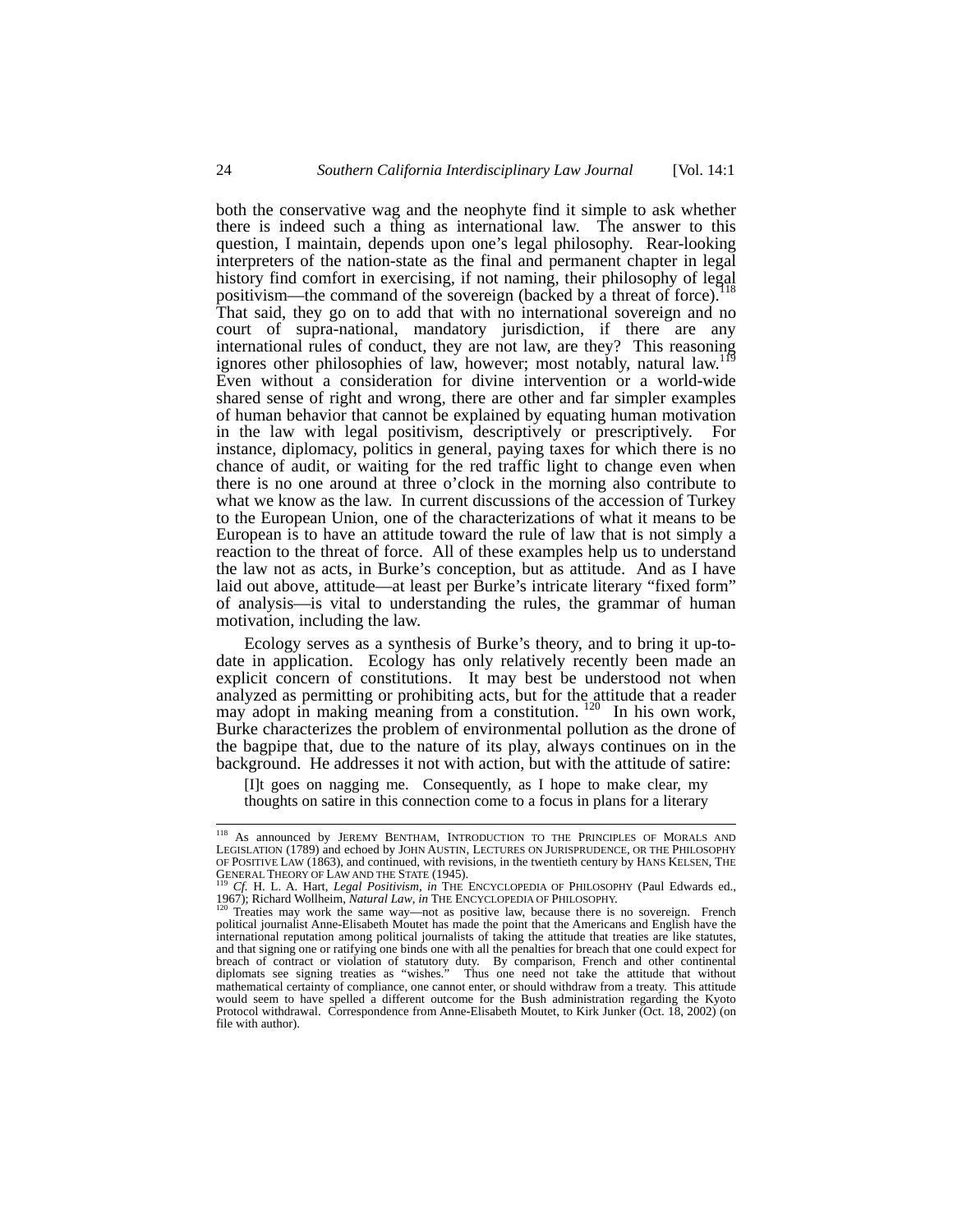compromise whereby, thanks to a stylistics of evasion, I both might and might not continue with the vexatiousness of this *idée fixe*, this damned committed nuisance.<sup>121</sup>

The U.S. Constitution, which Burke used as his example for constitutional analysis from the perspective of attitude, does not explicitly address the natural environment, ecology, or pollution. But one constitution in the U.S.—that of Pennsylvania—does. In approaching a constitution not as proscriptions or commands to act, but as enabling attitudes, one can understand a constitution as wishes that nevertheless That effect cannot be understood through a contemplation of the act, but through a contemplation of the attitude: "Now, owing to technology's side-effect, pollution, mankind clearly has one unquestionable purpose, namely to seek for ways and means (with corresponding global attitudes) of undoing the damage being caused by man's failure to control the powers developed by his own genius."<sup>122</sup>

Article I, Section 27 of the Pennsylvania Constitution reads as follows:

The people have a right to clean air, pure water, and to the preservation of the natural, scenic, historic, and esthetic values of the environment. Pennsylvania's public natural resources are the common property of all the people, including generations yet to come. As trustee of these resources, the Commonwealth shall conserve and maintain them for the benefit of all the people.<sup>123</sup>

This example lends itself to the present discussion because of the crucial point that Burke makes through his notion of a constitution behind the Constitution.<sup>124</sup> What lawyers refer to as the "living constitution," that is, one able to adapt to a changing culture, Burke accounts for by saying:

Since, by reason of the scene-act ratio, the quality of the Constitutional enactment must change *pari passu* with changes in the quality of the scene in which the Constitution is placed, it follows that a complete statement about motivation will require a wider circumference, as with reference to social, natural, or supernatural environment in general, the Constitution behind the Constitution.<sup>125</sup>

In Burke's analysis, "constitution" is related to all five terms of the pentad, $126$  but it loses its a priori privilege when one dialectically considers the scene from which a constitution emerges. While Burke sees the emergence of the U.S. Constitution as originally having been against a political scene, he sees its continuation as positive law in dialectic with the broader circumference of business. He states that with the exception of the Thirteenth Amendment, constitutional guarantees protect only against the "possibility of abuse of governmental power and not against the possibility

<sup>&</sup>lt;sup>121</sup> Kenneth Burke, *Why Satire, supra* note 117, at 337.<br><sup>122</sup> Kenneth Burke, *Rhetoric, Poetics and Philosophy, in* RHETORIC, PHILOSOPHY AND LITERATURE: AN EXPLORATION 15, 33 (Don M. Burkes ed., 1978).

Exploration 15, 15, 33 PA. CONST. art. I, § 27.<br><sup>124</sup> *See* BURKE, *supra* note 76, at 362–63.<br><sup>125</sup> *See id.* at 362, 366. <sup>126</sup> *See id.* at 342.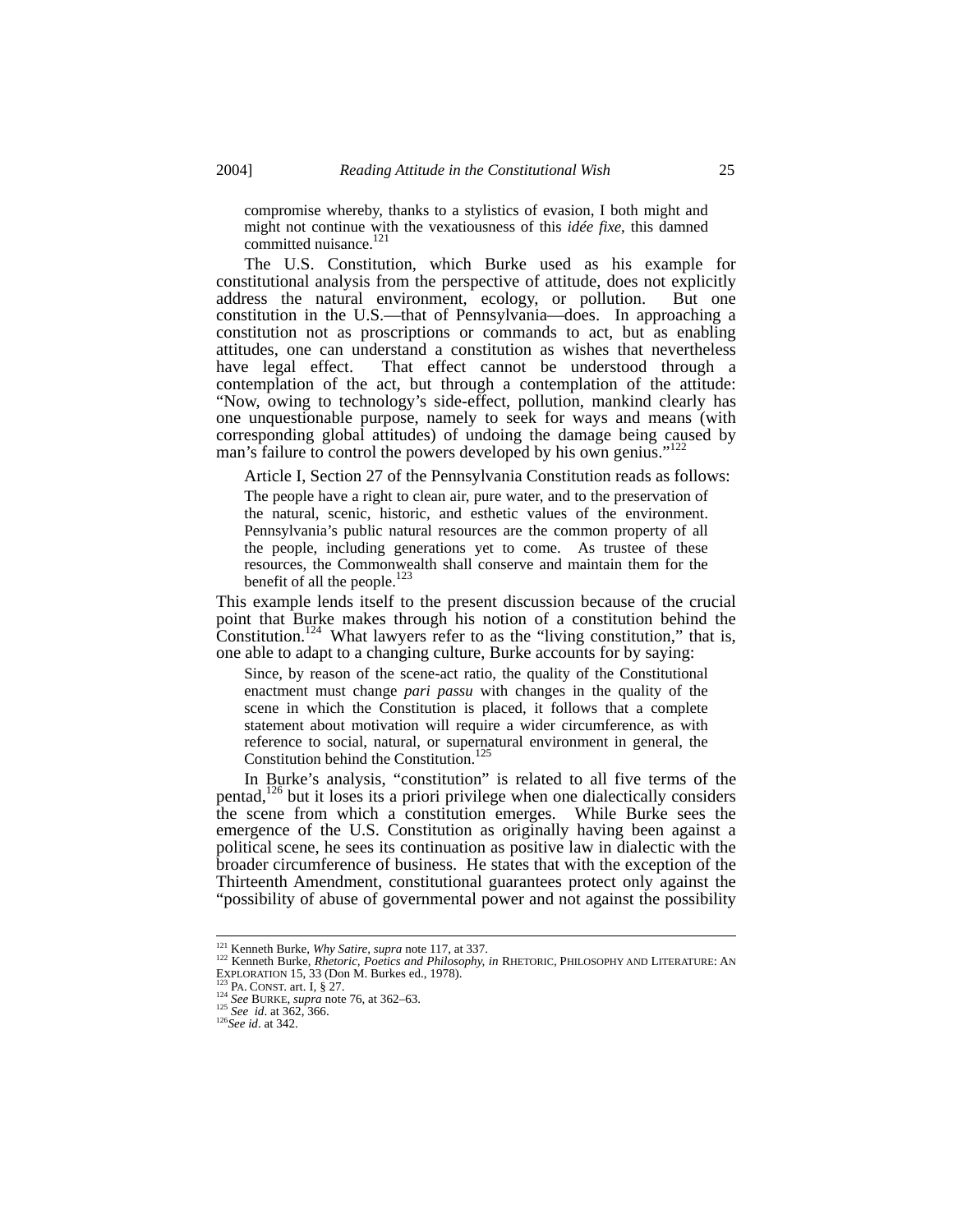of capitalist exploitation."127 Already in 1935, he asks "is not Business but the secularization of futurism, inherent in our turn from *status* to *contract* as the basis for our productive order?"<sup>128</sup> Burke goes on to recognize the distinctions among constitutional pronouncements which amount to expressions of wish, of ideal, and of command.<sup>129</sup> He finds, however, that American law's environment of positive law "has tried to uphold the fiction that the Constitutional enactment itself is the criterion for judicial interpretations of motive. . . . In effect, therefore, the theory of 'positive law' has given us courts which are the representatives of business in a mood of mild self-criticism."<sup>130</sup>

Burke's characterization of the courts is in some ways startling and in other ways disturbing, in that noticeably absent from such courts is a primary focus on justice. Richard H. Weisberg and others maintain that a contribution of the study of law and literature is the re-insertion of justice in the study and practice of law.<sup>131</sup> When Burke says that it is only mild self-criticism, he is suggesting that for instance, in the present example of Section 27, the constitution behind the Constitution effectively is thwarting real environmental concern, which is inherently detrimental to business concerns, by enacting weak expressions of criticism which are nevertheless sufficient to placate those injured by environmental destruction at business's profit. This is an insightful, serious, and difficult-to-test proposition.<sup>132</sup> Given Burke's opinion on rational epistemologies in social science, one might be tempted to say that any attempt to "test" his hypothesis is misguided. Some of the legal community may agree. In an essay prepared for a symposium on the twentieth anniversary of the ratification of Section 27, Donald A. Brown writes that "[o]bviously any conclusions about NEPA's [National Environmental Policy Act] meaninglessness would have to take into consideration NEPA's efficacy in

 <sup>127</sup> *Id*. at 363. It is interesting to note here that in Aristotle's *Constitution of Athens*, which Burke studied, Aristotle gives a chronological narrative of the history of Athens' fourteen governments in sections 1–41, and then discusses the then-present one. In that presentation, he sets up the history as one of constant struggle (dialectic?) between the Aristocracy and "the people." Rights to vote and participate in government are unashamedly based upon the acquisition of property and material wealth.

Of minor but relative interest is a comment by the drafter of Article I, Section 27, Franklin L. Kury, regarding the first case in Pennsylvania in which a party attempted to use that section, *Commonwealth v. Nat'l Gettysburg Battlefield Tower, Inc.*, 302 A.2d 886, *aff'd*, 311 A.2d 588 (1973): "Anyone who has been to Gettysburg and other Civil War battlefields, knows that Gettysburg is by far the most commercially exploited of the Civil War battlefield sites. It is easy to see how a judge could rule that the tower was not a major incursion into historic and environmental values." FRANKLIN L. KURY, NATURAL RESOURCES AND THE PUBLIC ESTATE: A BIOGRAPHY OF ARTICLE I, SECTION 27 OF THE PENNSYLVANIA CONSTITUTION n.24 (Reed Smith Shaw and McClay 1985). PENNSYLVANIA CONSTITUTION n.24 (Reed Smith Shaw and McClay 1985).<br><sup>128</sup> KENNETH BURKE, PERMANENCE AND CHANGE 186 (1954).<br><sup>129</sup> See BURKE, *supra* note 76, at 373.<br><sup>130</sup> Id. at 362–63.<br><sup>131</sup> See Richard H. Weisberg, 20 *Yea* 

Keynote Address at Cardozo School of Law, New York (Apr. 18, 2004).<br><sup>132</sup> Bruce Ledewitz notes the further application of Article I, Section 27 in the case of *Payne v. Kassab*,<br>361 A.2d 263 (Pa. 1976) in a manner not inco Ledewitz, *Establishing a Federal Constitutional Right to a Healthy Environment in Us and in Our Posterity*, 68 MISS. L.J. 565, 598 (1998). By comparison, Ledewitz later finds weak constitutional support for environmental concerns when measured against capitalism, consistent with Burke's "mild self-criticism" characterization. Bruce Ledewitz, *The Constitutions of Sustainable Capitalism and Beyond*, 29 B.C. ENVTL. AFF. L. REV. 229 (2002).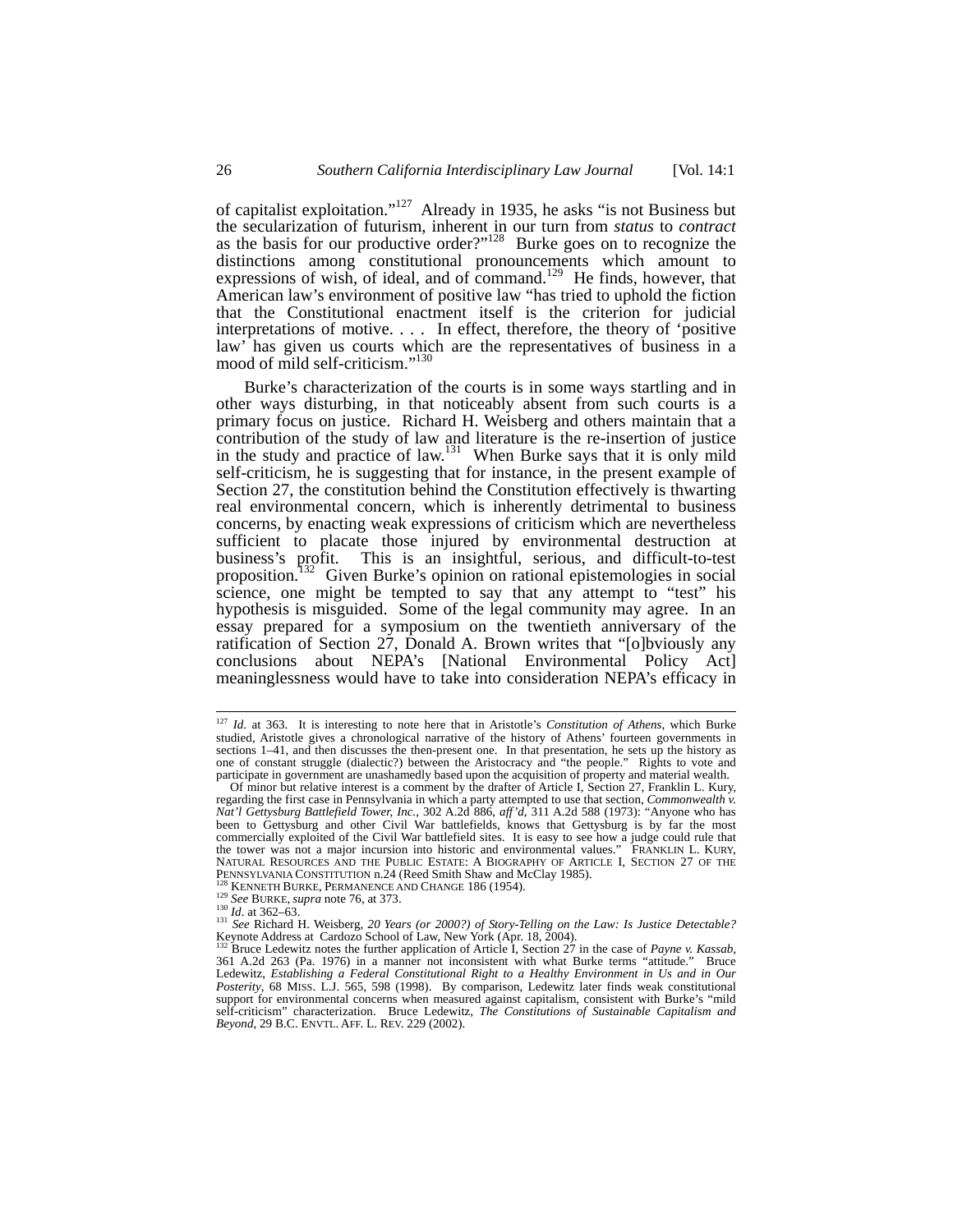making agencies avoid even more destructive environmental projects that might be chosen *in the absence of NEPA*, something that is difficult if not impossible to measure."<sup>133</sup>

Quite relevantly, Brown refers to Serge Taylor's *Making Bureaucracies Think* in his discussion. According to Brown,

Taylor concluded [after reviewing federal Environmental Impact Statements] that the amount of scientific rigor that went into an analysis of environmental impacts was not determined by the nature and difficulty of the environmental questions but by such non-scientific factors as the amount of money that had been budgeted in the project after the environmental assessment analyst negotiated a budget with the project officer.<sup>134</sup>

Franklin L. Kury, the drafter of Section 27, which has become referred to as the "environmental amendment," writes that "[o]n April 21, 1969, House Bill 958 [which became Section 27] was introduced in the Pennsylvania House of Representatives. Sponsored by thirty Representatives, this bill proposed a major policy change in Pennsylvania government's *attitude* toward the natural environment of the state."<sup>135</sup> This, in Kury's own words, is law in the form of the constitution, understood as *wish.* It is distinct from law as command, especially in the sense of positive law. As an expression of wish, Section 27 reflects more than the attitude of the Pennsylvania government in 1970. Kury reports that "[l]ittle more than two years later, May 18, 1971, the bill, having passed two sessions of the General Assembly as required by the Constitution, was overwhelmingly approved by the voters at a referendum  $\dots$  by a vote of 1,021,342 to 259,979.

By contrast, when one looks to act rather than attitude in the law, one finds the use of the word "act" as a term of art to refer to proposed legislation. Acts in like spirit of Section 27 are those known as Pennsylvania's Surface Mining Act, Air Pollution Control Act, Clean Streams Law, Solid Waste Management Act, Scenic Rivers Act, and the Land Water Conservation and Reclamation Act. In the sense of positive law, these acts are "effective;" that is, when lawsuits have been brought by the government, and the government has cited these Acts as authority, the government has often won. Burke would be quick to point out that this is an example of act (in two senses) producing the inevitable scapegoating. Article I, Section 27 has been completely ineffective in the strict positivistic sense of law in that when the government has cited it as its authority to act, it has almost invariably lost twenty years of lawsuits. Kury nevertheless writes that "[a]lthough most of the lawsuits based on Article I, Section 27 have not been successful, the amendment has greatly succeeded in one respect—now a project's impact on the environment is considered

<sup>&</sup>lt;sup>133</sup> DONALD A. BROWN, A COMPARISON OF THE DEVELOPMENT OF THE PENNSYLVANIA ENVIRONMENTAL RIGHTS AMENDMENT WITH PUBLIC TRUST LAW, THE NATIONAL ENVIRONMENTAL POLICY ACT, AND STATE ENVIRONMENTAL POLICY ACTS 14 (Pennsylvania Dep't of Envtl. Res. 1990) (emphasis added).

<sup>&</sup>lt;sup>134</sup> *Id.* at 13.<br><sup>135</sup> KURY, *supra* note 127, at iii (emphasis added).<br><sup>136</sup> *Id.* at iii, 6.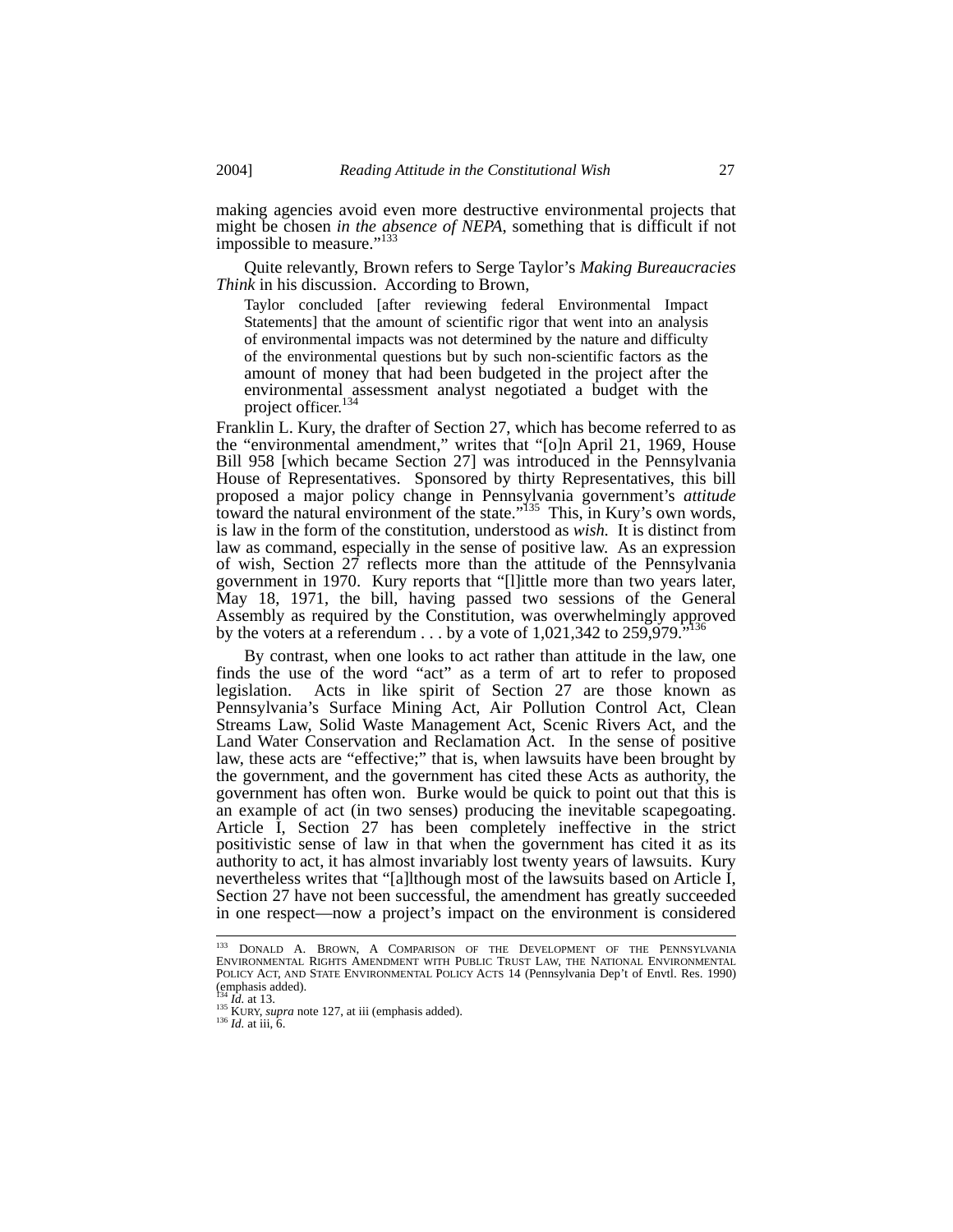and evaluated in advance of the project's commencement."<sup>137</sup> Kury admits that as a positive prescription or proscription, his amendment is an act of what Burke calls "business in a mood of mild self-criticism."<sup>138</sup> But as a constitutional wish, Section 27 provides a statement of attitude in the legal scene, just as satire is a statement of attitude in Burke's journalistic scene. Section 27 should therefore be measured against other expressions of attitude and their motivations, not against the positive commands of law, which function on a landscape of business in a mood of mild self-criticism.

## V. CONCLUSION: DOES READING CONSTITUTIONS FORMULATE US?

Iser concludes *The Implied Reader* with the observation that:

[Our] need to decipher gives us the chance to formulate our own deciphering capacity—i.e., we bring to the fore an element of our being of which we are not directly conscious. The production of the meaning of literary texts . . . entails the possibility that we may formulate ourselves and so discover what had previously seemed to elude our consciousness. These are the ways in which reading literature gives us the chance to formulate the unformulated."<sup>139</sup>

If we extend the insights gained from a study of reading in literature to the study of reading in law, we may also discover what had previously seemed to elude our consciousness.

While reading a legal text and reading *belles lettres* may be a different experience (mercifully!), they are not wholly discrete either. American law already touts the recognition that constitutions are to be general documents so that they remain meaningful over time and subject to new interpretations as social circumstances change. (Even this assertion is questionable when one considers the 448 paragraphs of the Treaty Establishing a Constitution for Europe.) Even if only that bit of flexibility is granted in the law, then there is room for lessons to be learned from how literary studies make and analyze meaning from texts that are far more given to readers' interpretations. Burke provides us with an example of one of those lessons when he inserts the notion of "attitude" into his analytical tool of the dramatistic pentad of terms seeking to explain motivation. The fact that he does so in explicit reference to constitutional interpretation would seem to suggest a solid, if conservative, place to begin such considerations.

In application of this literary insight then, one can see that the value of Article I, Section 27 of the Pennsylvania Constitution, for example, lies in its expression of attitude. Within the legal structure of constitutional governments, there is a certain elegance to broad expressions of attitude in a constitution ontologically and temporally prior to any legislation enacted to carry out the attitudinal expression. If law is to be capable of accounting for human motives at all, in the Burkean sense, it does so by expression of

<sup>137</sup> *Id.* at iii. 138 *Id.* 139 ISER, *supra* note 19, at 294.